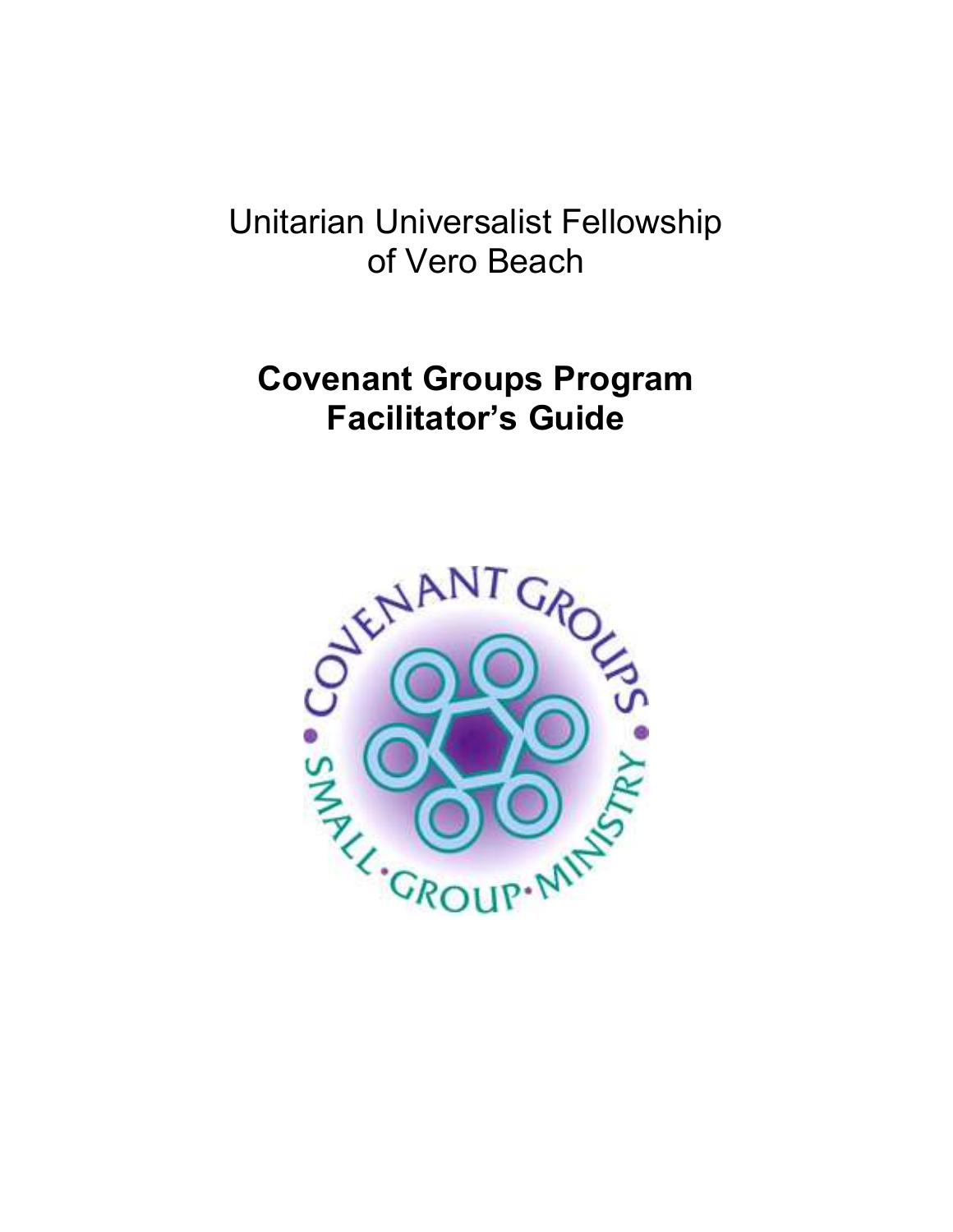# Unitarian Universalist Fellowship of Vero Beach FL Covenant Groups Program

# Facilitator's Guide 2022

### **Contents**

| 1. Contact Information                        |    |
|-----------------------------------------------|----|
| 2. Introduction to the Covenant Group Program |    |
| 3. The Facilitator's Role & Responsibilities  | 6  |
| 4. Planning & Preparing Meetings              | 8  |
| 5. Leading Meetings                           | 10 |
| 6. Suggestions for Facilitators               | 11 |
| 7. The Process of Covenanting                 | 20 |
| 8. Sample Covenants                           | 21 |
| 9. Do's and Don'ts                            | 23 |
| 10. Building Community                        | 24 |
| 11. Frequently Asked Questions                | 26 |
| 12. Facilitators' Covenant                    | 29 |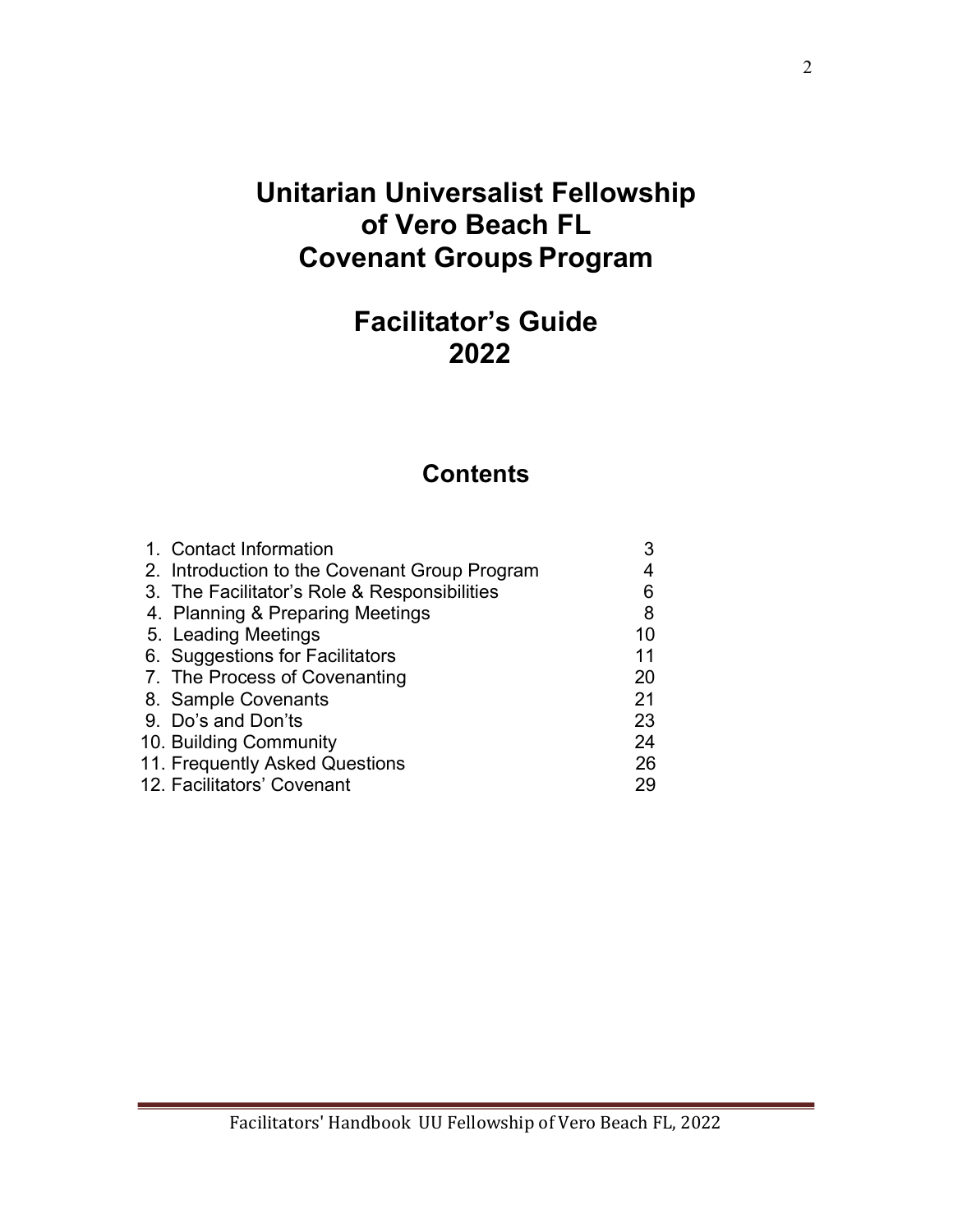# 1. Contact Information

### Steering Committee Chairs:

| <b>Ginger Heller</b> | 772-205-0045 | ggheller@gmail.com       |
|----------------------|--------------|--------------------------|
| Steve Becker         | 772-579-8170 | stevebecker7@comcast.net |

### Steering Committee Members:

| Gwen Forbes-Wolfe 772-559-2020 |              |
|--------------------------------|--------------|
| Joann Renz                     | 772-205-7770 |
| Lisa Turano                    | 828-279-5607 |

forbeswolfe@bellsouth.net  $jorenz10@aol.com$ lisaturano@gmail.com

### Membership and Recruitment:

| <b>Ginger Heller</b> | 772-205-0045 | ggheller@gmail.com |
|----------------------|--------------|--------------------|
|----------------------|--------------|--------------------|

### Facilitator's Circles and Training:

| Ginger Heller | 772-205-0045 | ggheller@gmail.com       |
|---------------|--------------|--------------------------|
| Steve Becker  | 772-579-8170 | stevebecker7@comcast.net |

### Session Writing and Development:

| <b>Steve Becker</b>   | 772-579-8170 | stevebecker7@comcast.net |
|-----------------------|--------------|--------------------------|
| <b>Phyllis Atlas</b>  | 760-402-1946 | patlas1946@gmail.com     |
| <b>Chuck McNatt</b>   |              |                          |
| <b>Mickey Moore</b>   |              |                          |
| <b>Bonnie Shelton</b> |              |                          |
| Kaydian Wehrle        |              |                          |

### Link to program sessions from 2012-present and Leadership Section:

Contains our Facilitator's Guide, Participant's Guide, monthly newsletters, and other documents and links of interest to Facilitators (No password needed):

http://uufvb.org/learning-development/covenant groups/

Link to the Unitarian Universalist Association's Small Group Ministry Network:

www.smallgroupministry.net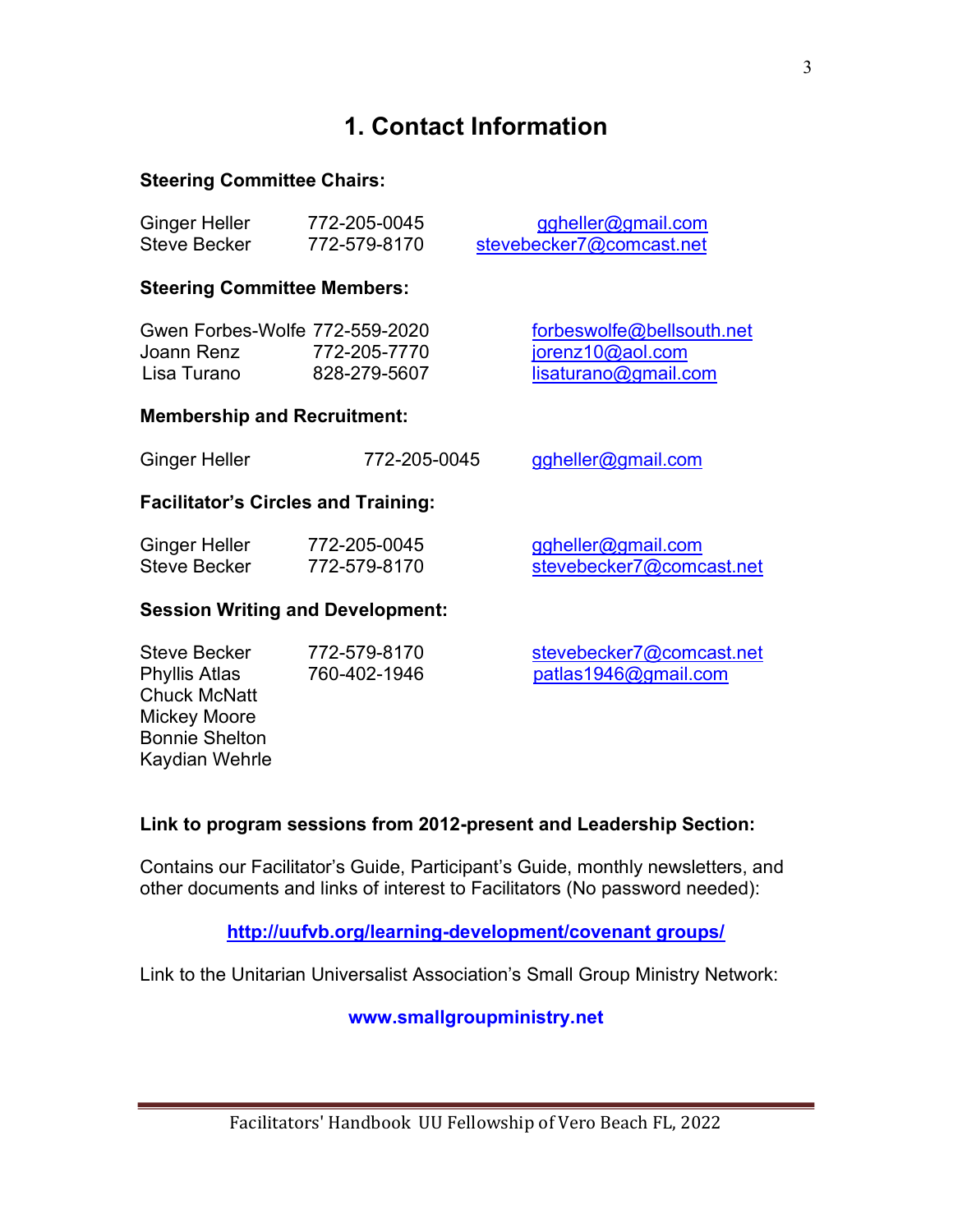### 2. Introduction

Thank you for agreeing to be a Covenant Group Facilitator! This is a valuable service to the congregation and to your fellow Covenant Group members. Our Covenant Group program began at UUFVB in January, 2012. In 2022, we have nearly 150 enrollees in 13 groups. Covenant Groups, while important to congregational life, exist to serve as an extension of, not a replacement for, Sunday services.

### Purpose of the Program

A Covenant Group is part of the church's ministry—it provides a structure within which mutual ministry can thrive. It encourages people in their spiritual growth and helps them develop relationships of substance and depth. It is a place to share members' life experiences. Group members listen to each other, but do not attempt to solve each other's problems. Covenant Groups are said to be the place where members truly learn to practice "right relationship."

### Power and Promise of Covenant Groups

Small Group Ministry (SGM), the national UU program including Covenant Groups, meets our needs for belonging (intimacy) and meaning (ultimacy). It builds relationships and provides opportunities to talk with others about the big questions of life. Covenant Groups are designed to enrich our community with the sort of conversation and attentiveness that can be difficult in the busy life of a growing congregation. The Covenant Group experience also develops leaders, as group members go on to become Facilitators. SGM has the potential to grow congregations, not just in numbers, but in feelings of generosity, cooperation, and well-being. When we know a person's story, we are less likely to be contentious or defensive. When congregation members are having their needs for connection and spiritual deepening met, they are likely to want to give back to their faith community. Likewise, when listening becomes more important than getting your point across, committee work becomes easier and controversies are managed with fewer hurt feelings. It is reported that when participation in covenant groups exceeds 50% of membership, these benefits spread rapidly through the congregation as a whole.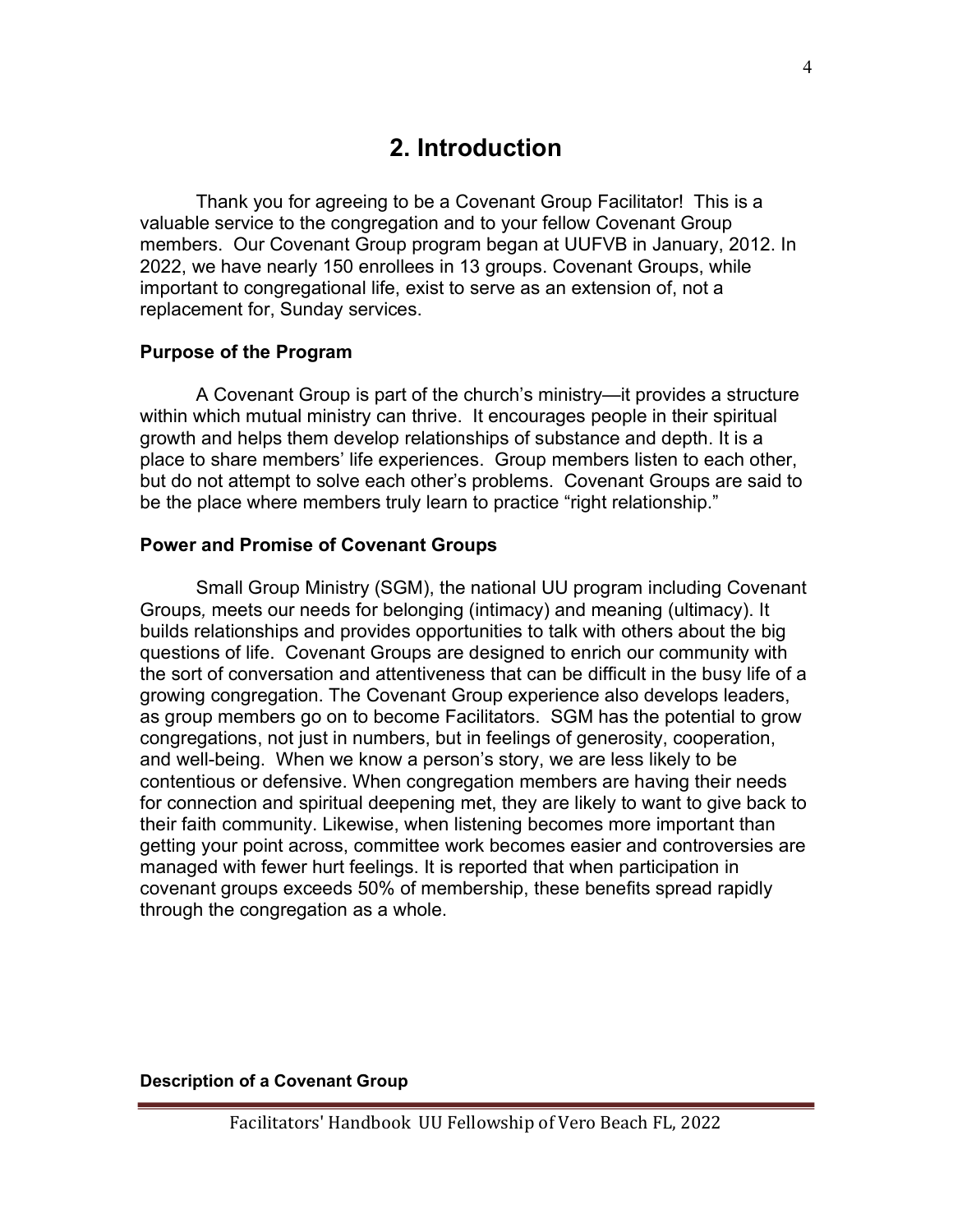A "covenant" is a set of relational ground rules that creates a safe environment and enables a small group to build friendships and share spiritual exploration. Ground rules typically include time management, commitment, respectful listening, confidentiality, and speaking from one's own experience ("I" statements).

Covenant Groups ideally contain 8-10 members and are led by trained laypeople. In many groups, two people share the Facilitator role. UUFVB offers two types of groups. Year-round groups meet once a month from January to December. Seasonal groups meet twice a month for four to six months. The number of meetings per month is at the discretion of the individual group. Part-year group facilitators work with group members to determine what topics will be discussed when. Meetings generally last one and one half to two hours.

Covenant Groups have historically met either at the Fellowship or in group members' homes. In 2020, after the start of the pandemic, most groups switched to using ZOOM in place of in-person meetings. Both in-person and ZOOM meetings have proven to be successful ways to stay connected. Facilitators and participants decide what format to use each month.

Three important agreements or covenants between Covenant Groups and the Fellowship are:

- To abide by a set of relationship ground rule based on UU values
- To welcome new members to the group.
- To participate in a yearly service project to the Fellowship or to the greater community.

These agreements set Covenant Groups apart from any other kind of groups or programs within the UU. In Covenant Groups, members abide by a group covenant, which outlines the nature of the relationship of members to one another. The covenant generally includes listening without interrupting, regular attendance, and confidentiality, but is structured to meet the needs of the individual group.

Covenant Group members are supportive of each other, but Covenant Groups are not support groups or therapy groups. When a member is in need, the other group members may provide assistance as a way of connecting with each other. The Pastoral Care Committee or minister can fill in as needed. Covenant Groups are part of a religious community—the Fellowship.

### Characteristics of a Covenant Group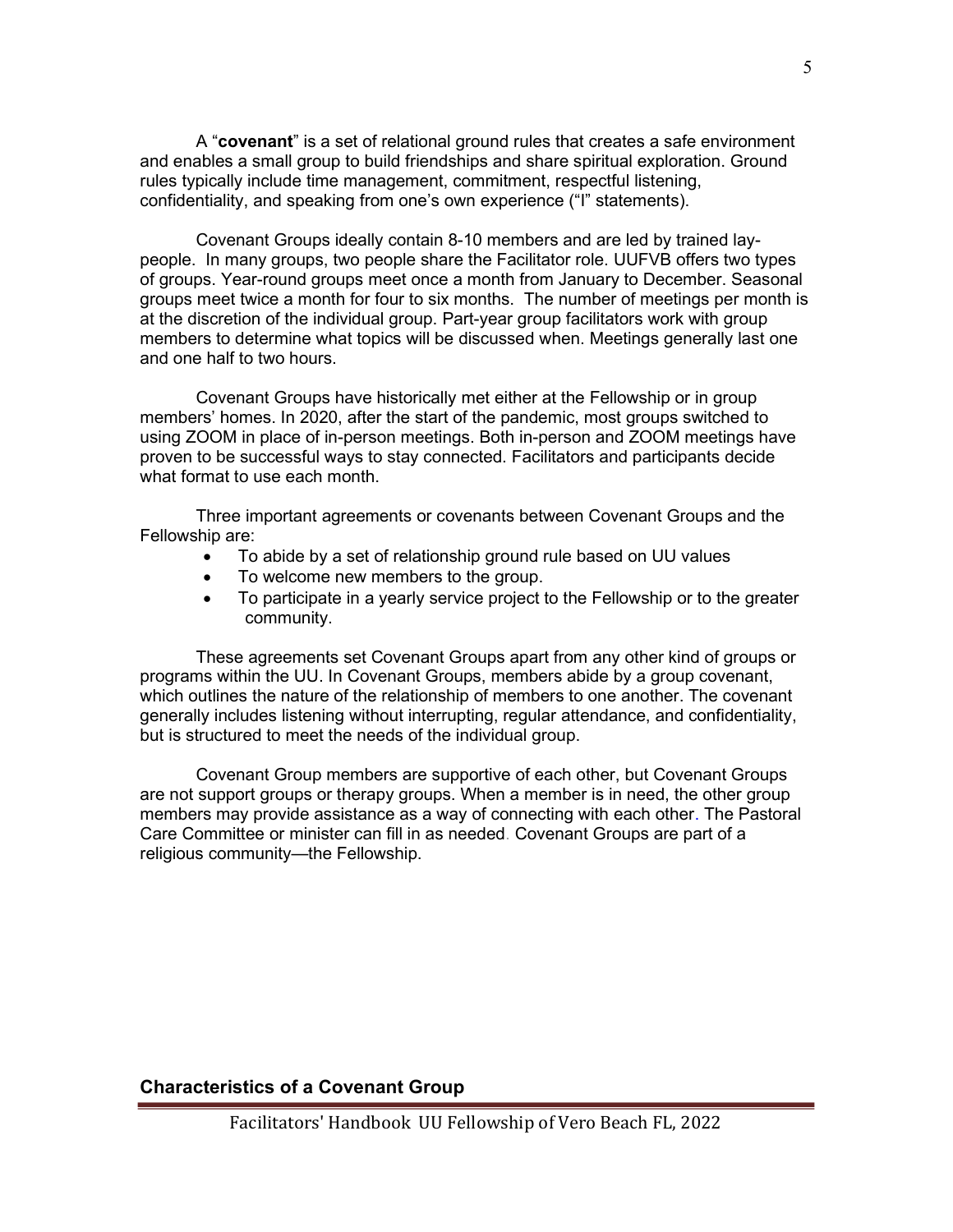Our Covenant Groups program follows basic elements of Small Group Ministry, called the "Model." Our Model is defined by:

- Lay-led groups of about 11 people
- Meeting 1x or 2x per month
- Meetings lasting 90-120 minutes
- Trained Facilitators
- Meeting Format
- Session Plan
- Group Covenant
- Sharing of personal experiences
- Respectful listening
- Service Projects
- Commitment to Program Growth
- Commitment to one full year
- Facilitators Circles

# 3. The Facilitator's Role and Responsibilities

The word "facilitation" comes from the French meaning "making easy." The Facilitator's role, then, is to create and maintain an environment where sharing for all members is made "easy." This complex role can be very rewarding and challenging at the same time. It is complex because the Facilitator must balance group leadership skills with personal sharing skills. Many Facilitators thus see their role as a contradiction. On the one hand, they must lead their group, while at the same time, they must be human and willing to share their own private lives. Some believe they must approach their group as if they were a block of wood, strictly interpreting their tasks and disclosing little of their private attitudes and beliefs. Others choose the opposite approach, allowing nearly free reign in sharing while adopting a transparent approach.to group management. Successful Facilitators are able to balance both skill sets; they create a warm, accepting atmosphere where members feel free to share at a deep level and take an active part in going deeper in their own spiritual journey. They know when to assume both roles at the suitable time. As such, becoming an effective Facilitator takes time and practice.

Facilitators serve in these roles: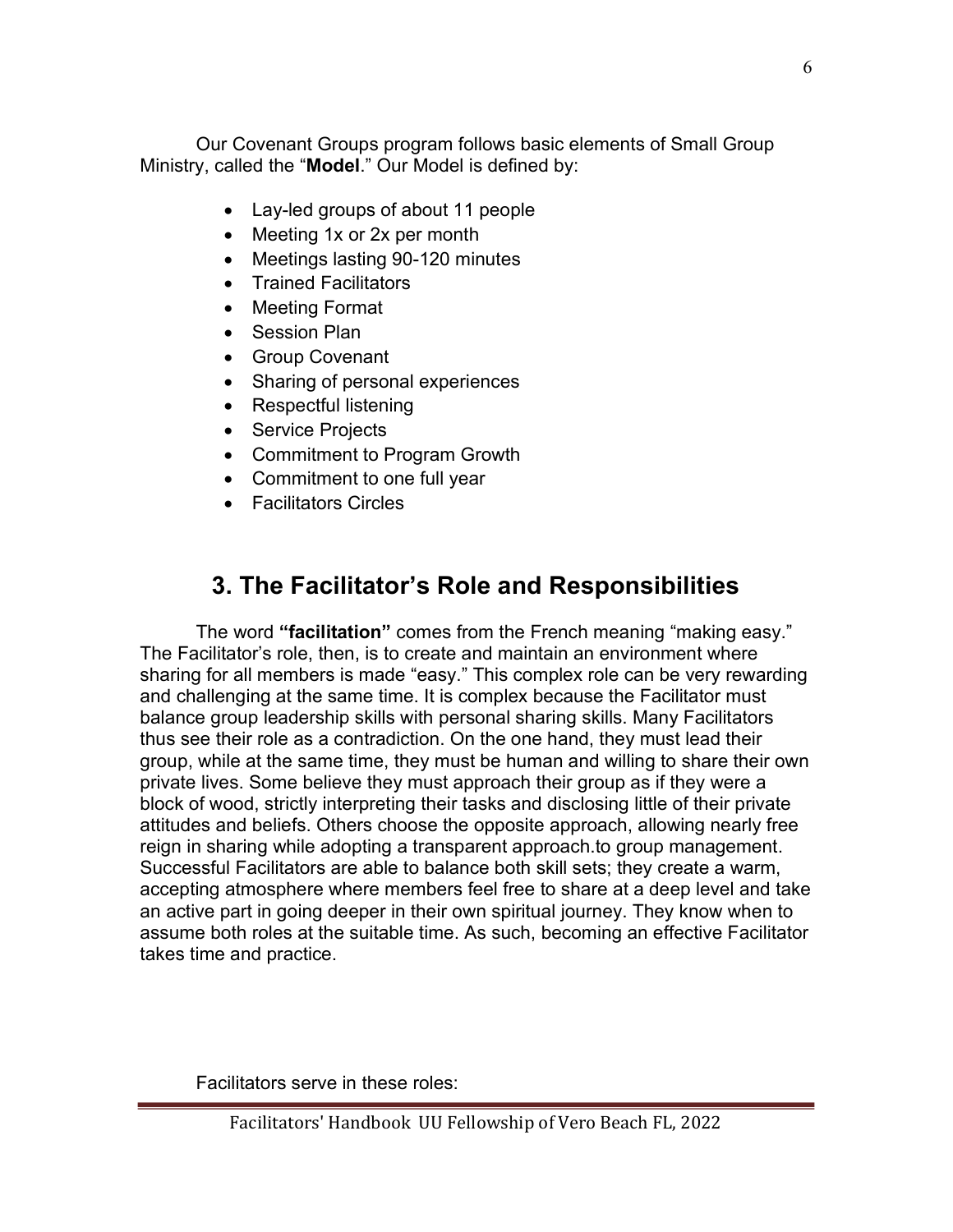- Role model
- Group convener
- Covenant manager
- Covenant Group model manager (described below)
- Facilitator of group sharing
- Co-Facilitator
- Service project leader
- Facilitator's Circle member (see below)

The Facilitator's responsibilities are to:

- Convene the group at least once a month, making sure all members know the date, time, place, and discussion topic for the meeting. Communicate via phone or email.
- Guide the group in the adoption of a covenant.
- Ensure that the group is a safe place for everyone, setting boundaries as necessary.
	- Encourage participants to share their lives with each other during meetings.
	- Communicate with your Co-Facilitator between meetings about the progress and health of the group.
	- Remain open to welcoming new members into your group.
	- Address issues and problems within the group as appropriate.
	- Bring unresolved issues to the attention of your Facilitator's Circle.
	- Communicate with the minister or pastoral care directly about issues involving the health or safety of group members.
	- Implement the Model described in this Guide.
	- Attend Facilitators' Circle meetings as scheduled.
	- If you are a seasonal group meeting at the fellowship, please let the office know when you will cease meeting in the spring and when you will resume meeting in the fall.

The Co-Facilitator's responsibilities are to:

- Facilitate as determined: begins session if the Facilitator is late.
- Attend Facilitator's Circles in the absence of the Facilitator or as desired.
- Assist with coordination of service projects and social events.
- Consult with Facilitator between meetings on group concerns.
- Make note of and follows up with absent members.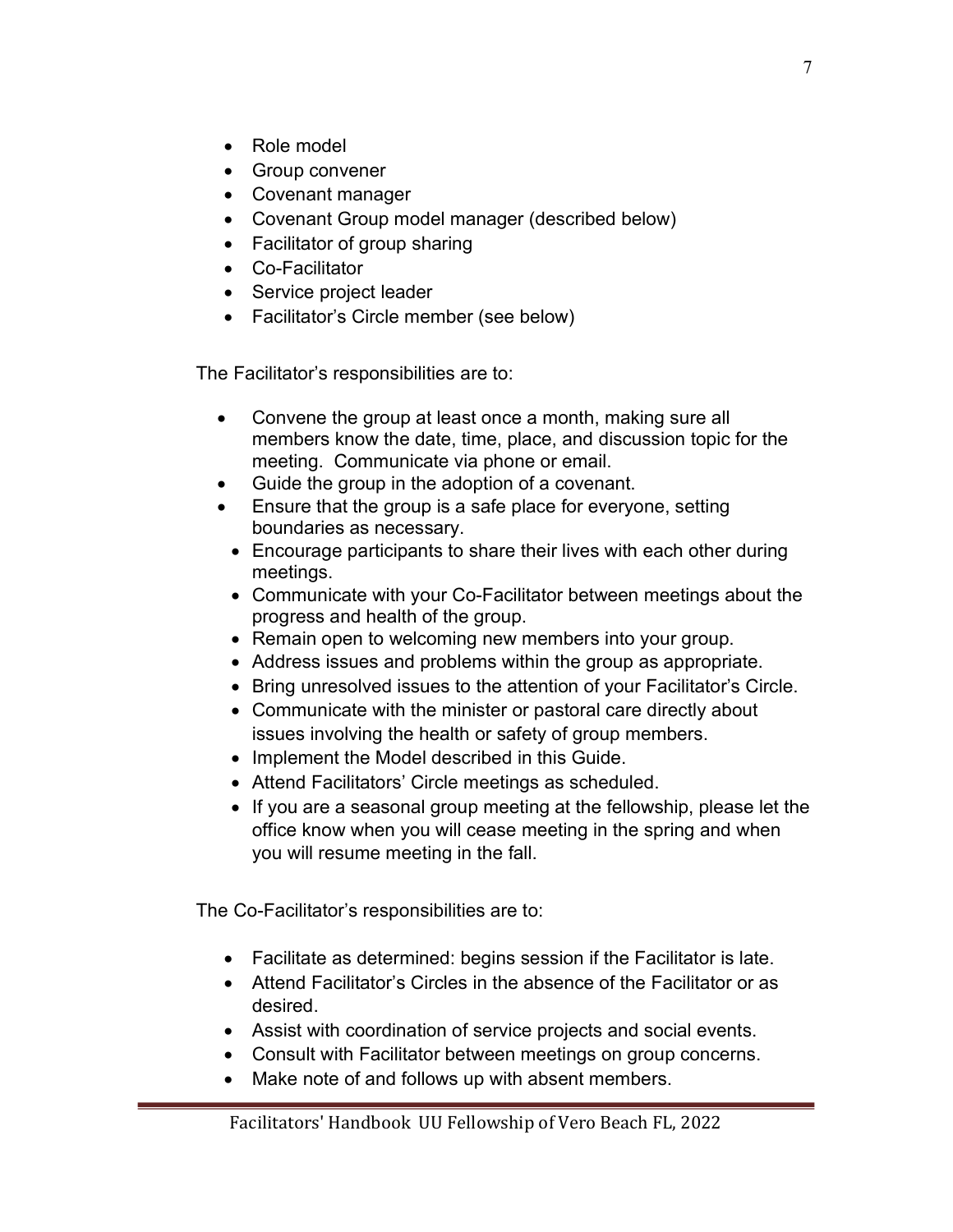- Assist with time management during group sessions: starting and ending on time: summarizes and moves group along as necessary.
- Assist in enforcement of the covenant, redirecting as necessary.
- Model active listening, concern and empathy.
- Provide positive reinforcement.
- Make efforts to engage members who are not actively participating.
- Act as scribe during covenant creation and as necessary.
- Make note of process issues to be discussed with Facilitator between meetings: over or under participation, conflicts, tone of meeting and general health of group.

# 4. Planning and Preparing Meetings

### Format of a Covenant Group Meeting:

1. Chalice Lighting: a symbol of UU gathering, lighting the Chalice signifies the time for all participants to focus on the sanctity of the meeting.

2. Check-in: Taking turns around the circle, each person shares, uninterrupted, something of a recent spiritual or personal experience from their life. This may be a joy or concern, a spiritual experience, a milestone, or a life transition. Check-in serves to connect members to each other. It's OK to pass.

3. Opening Reading: The Opening Reading is designed to focus people's attention, to start them thinking about the topic, and to elicit an initial reaction to it.

4. **Topic Exploration**: A deeper dive into the topic, this section is designed to elicit one's own attitudes, feelings, values, and reflections about the topic. The emphasis is on sharing personal experiences rather than debating or relating something read in a publication.

5. Questions/Sharing: Questions focus the participant's attention on how their attitudes, feelings, and values affect how they choose to act on their beliefs. 6. Closing Reading: The purpose of this section is to leave the member with a

thought to carry with them about the topic for further consideration.

7. Check-out and reflections on today's session: Near the end of the meeting, each person is asked to briefly state their impression of the session, what they will take home from the meeting, and/or what they are feeling as the meeting draws to a close.

8. Extinguishing the Chalice: This act signifies the end of the meeting.

9. Housekeeping – Group decisions about the logistics of the next meeting.

### Planning for a New Group: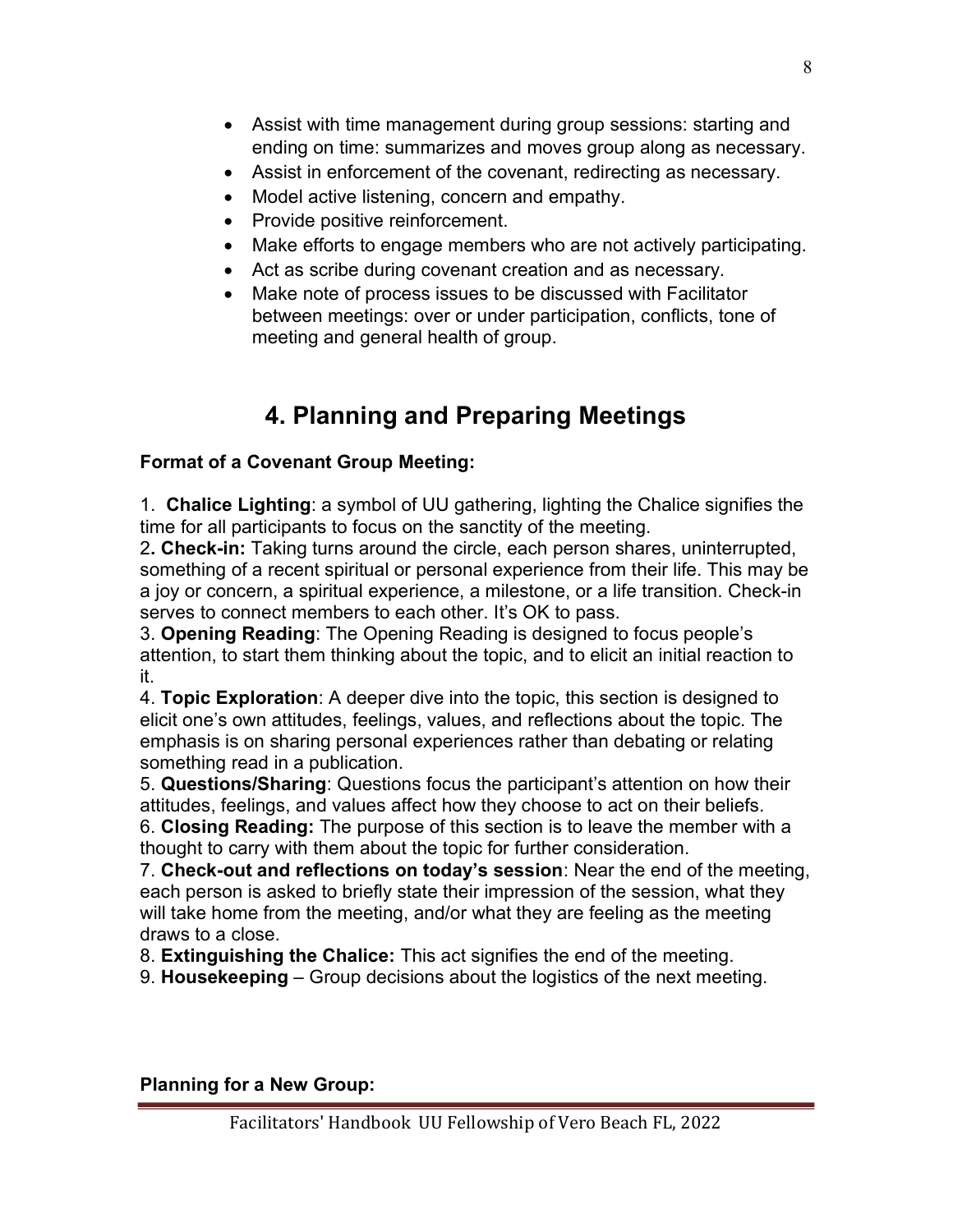If you are starting a new group that has not met before, you will need to:

- 1. Get the most recent Membership List for your group from the Covenant Groups Membership Chair in December.
- 2. Contact each member before your first meeting. Welcome them and ask about their previous experiences as a UU and with Covenant Groups.
- 3. Orient them as needed to our program and your group. Orientations should include:
	- a. What a Covenant Group is
	- b. How it works
	- c. How it is different from other groups (like a Book Club)
	- d. Day/Time/Location of your group
	- e. Structure: ZOOM/In-person/Hybrid
	- f. Answering any questions they might have
- 4. Make a plan to attend with them.
	- a. How will they receive a link if ZOOMing
	- b. How will they get a paper copy (from you) if in-person
	- c. Confirm their ability to attend
	- d. Identify/Resolve barriers (like how to ZOOM)
- 5. Connect with our UUFVB Administrator; that your desired meeting day, time and location are available. Provide:
	- a. Your name
	- b. Your group name, day, time of meeting
	- c. Structure: ZOOM, In-person, or hybrid
	- d. Need for a link to be set up
	- e. Need for space in the building

### Planning for an Existing Group:

If you are continuing with a group that has met before, you will need to:

1. Get the most recent Membership List for your group from the Membership Chair in December.

2. Contact each member before your first meeting to confirm their attendance. (Some may have changed groups or left.)

3. Contact any new members to your group and orient them as described above.

4. Reconnect with our Administrator to assure ongoing ZOOM linking or room booking as needed.

### Preparing for Meetings: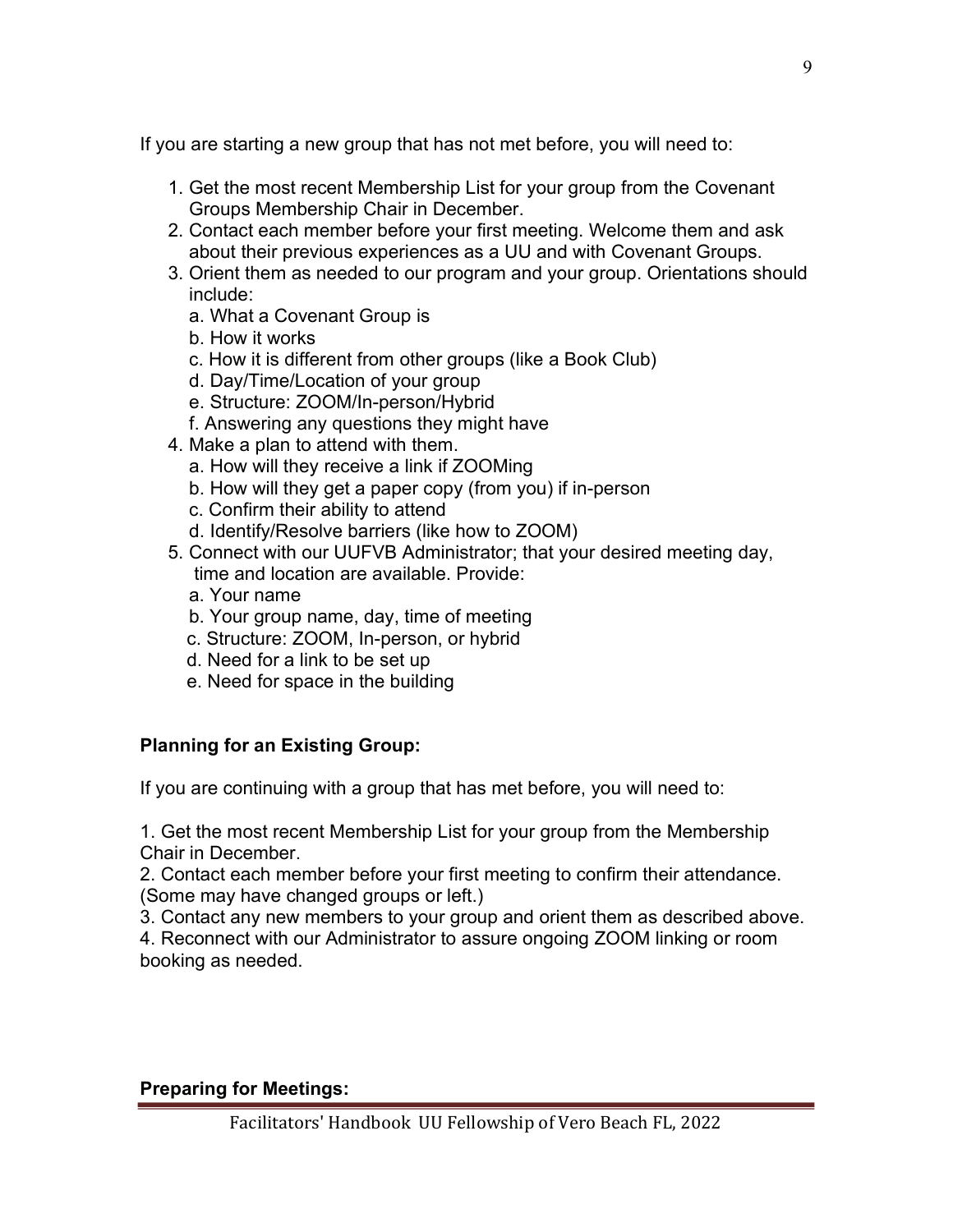- 1. Get the link if needed from our Administrator.
- 2. Get the Session Plan for the month from the webpage. Go to the UUFVB homepage; click on "Connect"; "Covenant Groups," (no password needed), and then scroll down to the appropriate month.
- 3. Forward the link and the Plan to your whole group or make copies for your in-person group.
- 4. Just before the meeting, prepare the room. Set up ZOOM if used. Get out a Chalice and matches.
- 5. Decide your own procedure for reading the Session Plan.

# 5. Leading Meetings

### Convening the Meeting:

- 1. Welcome all and introduce any new members.
- 2. Confirm ZOOM connections as needed. Turn on Captioning if needed.
- 3. Confirm who has copies of the Plan.

### Facilitating the Meeting:

- 4. Introduce (Read) the name of the Session Topic.
- 5. Read the Chalice Lighting together as a group as you light the Chalice.
- 6. Opening Reading:

a. Briefly describe (in 1 sentence) your preference for who reads this section. Preferences might include:

- 1) You read the entire section.
- 2) You go around the circle with each member reading one part.
- 3) You ask for volunteers to read parts or the whole.
- b. Read the section
- c. You may ask for reflections at this point or go on to the Topic Exploration.
- 7. Topic Exploration: use the same procedure for the Opening Reading.

8. Questions/Sharing: Using the same procedure, the Facilitator allows for individual sharing of personal experiences to the Questions. Facilitators choose how they want to do this. Some possibilities follow.

a. The Facilitator reads one question at a time in order, stopping for reflections after each Question.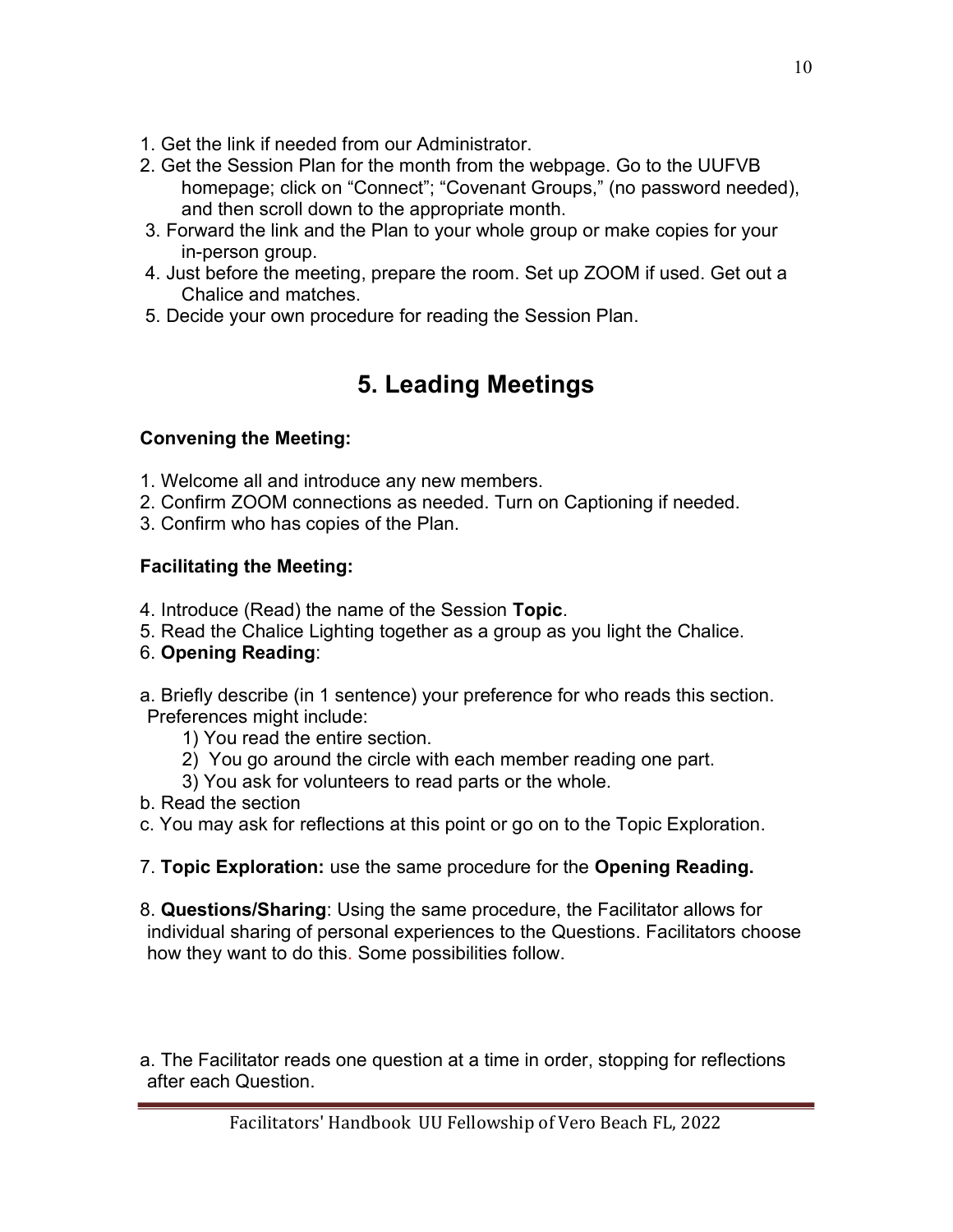- b. Members trade off reading each Question, stopping for reflections before changing to a new reader. When there is no given order, this is called "popcorn style."
- c. The Facilitator or various members read a Question that is particularly meaningful to them regardless of numbered order in the Plan.
- d. The Facilitator or member reads the entire list of all Questions before pausing for reflections.
- e. After Questions/reflections have been offered, it's a good idea to ask one final time for any further thoughts before Closing.
- 9. Closing Reading: The Facilitator or a member reads it, thus bringing closure to sharing time. The remaining time should be spent on offering impressions of the session itself and Housekeeping.
- 10. Check-out/Reflections: Here, the Facilitator asks members to express their thoughts and feelings about how today's meeting went.
- 11. Extinguishing the Chalice: Usually the Facilitator does this, but may ask for a volunteer.
- 12. Housekeeping: This is the time for announcements, group changes, meeting changes, discussion of a Service Project, or other logistics issue.

### 6. Suggestions for Facilitators (listed in alphabetical order)

- 1. Adding Members: Welcoming new members is an essential element of the Covenant Groups program. Our symbol of openness is the empty chair, inviting others who have not yet had the small group ministry experience to join us. People can register throughout the year to be in a group and sign-up forms are always available in the Covenant Group message box in the office. It is UU Covenant Group Policy to work with Facilitators on determining at the best time to add new members to an ongoing group. Please keep the Membership Team informed about any openings that occur in your group during the year. A side benefit to adding new members is often a positive change in the group dynamic, a current of energy and vitality with the mix of new personalities.
- 2. Boundary Setting: Occasionally there may be discussions of topics or sharing of events that feel unhealthy, unsafe, or just make you feel uncomfortable. You are authorized, as the Facilitator, to set boundaries within the group, and to set norms for a safe space. Even though they may meet in members' homes, Covenant Groups are a fellowship program.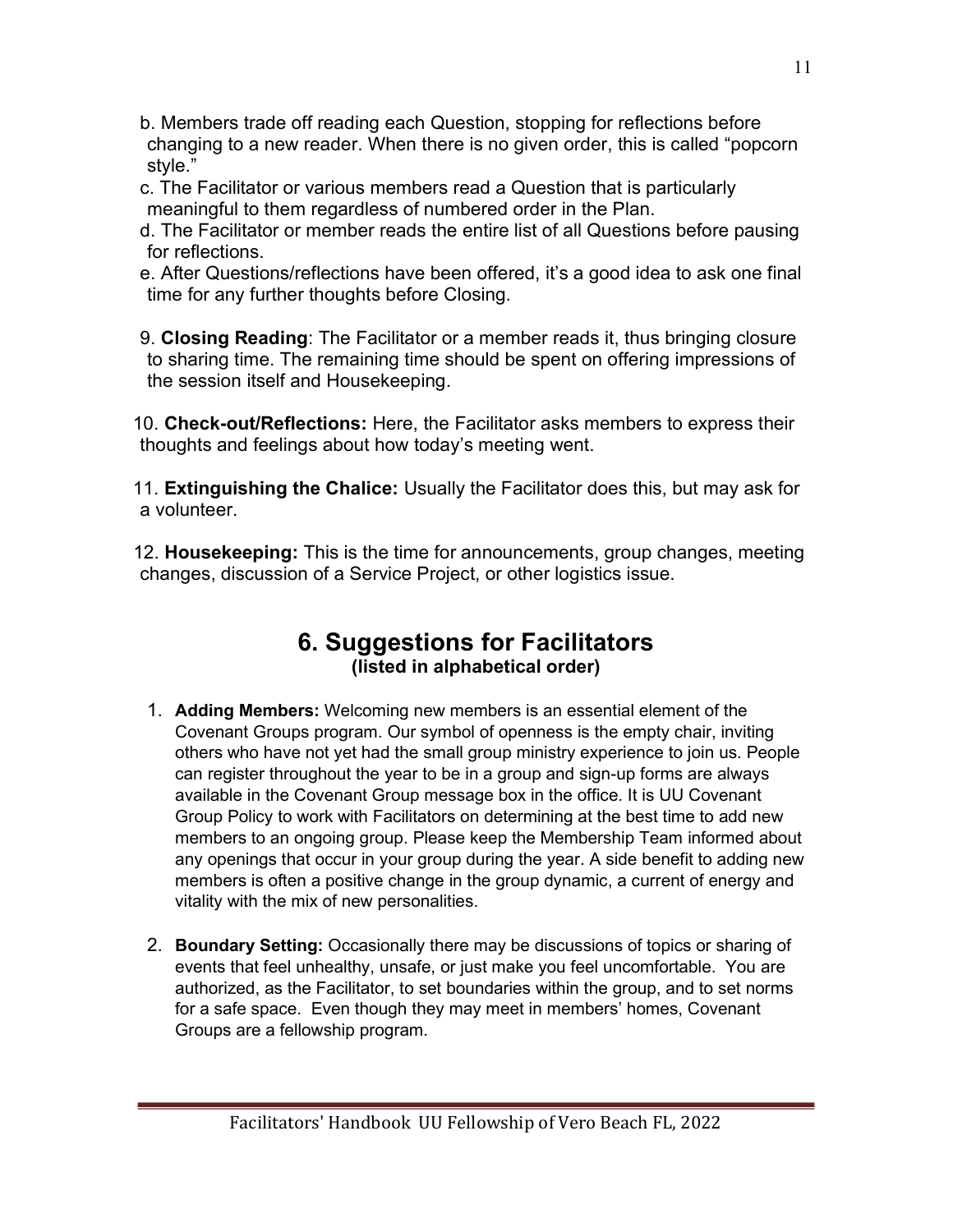For example, the Facilitator would limit (take time out; interrupt politely) a comment or joke that "sexualizes" the atmosphere. Descriptive accounts of sexual behavior are inappropriate discussions in Covenant Groups just as they would be in the workplace.

Consider another example: Though difficult for the group members and the Leaders, a person revealing that she/he was sexually abused in the past is within the scope of the Small Group Ministry model. Revelation of abuse that is currently ongoing can be acknowledged and handled outside the group session through discussion with the minister.

Remember that "boundary-crossing" can occur when a participant tries to use the meeting as a therapy session or desperately needs professional psychological counseling. The most general advice is to use your judgment and listen to your instincts. You are a Leader, not just a meeting Facilitator. If you need to discuss healthy boundaries, a sensitive issue, or a particularly troubled participant who needs professional help, contact the minister, the Covenant Group Chair, or share the issue at a Facilitators Meeting, as appropriate.

3. Commitment: UUFVB Covenant Groups run from January 1<sup>st</sup> until December 31<sup>st</sup>. We ask that members commit to their assigned group for the calendar year. It is important to stress with group members that Covenant Groups are not like social engagements that can be skipped when inconvenient, but rather commitments that deserve priority.

Make members aware that, in the fall of every year, there is an open enrollment period where members may choose to recommit to their current group, move to a new group, or leave the program entirely. Seasonal groups are usually asked to register in late spring for next year's groups.

- 4. Communication: You will be given a list of all the members of your group in early December. Before the first of the year and well before the first meeting, call each member, welcoming him or her to the Group. Provide the new member with a copy of the Participant's Guide and your contact information by email. Advise each person of the meeting day, time, and place and make sure they have directions if you are meeting outside the Fellowship. After requesting permission from group members copy and share the complete membership list for your group. Please provide a monthly reminder to all members approximately a week before meetings.
- 5. Communication between Meetings: Contact all group members several days before each meeting. This message should include the day, time, and place of the meeting, as well as an electronic copy of the session topic. Email works fine for those who have it; otherwise make a phone call.

Also, one of the Facilitators needs to follow up on members who are ill as well as members who did not give notice of their absence.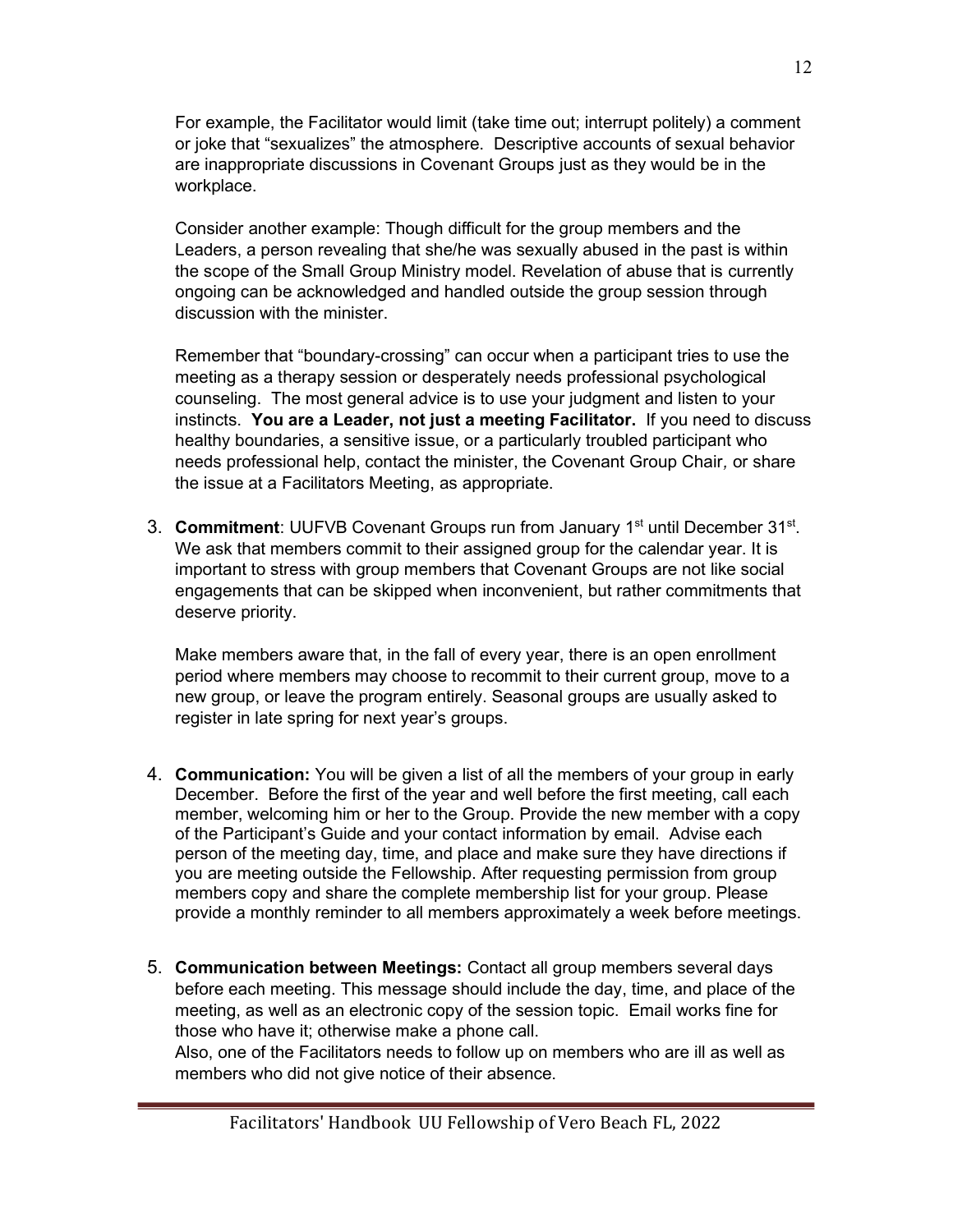- 6. Confidentiality: Confidentiality comprises mindfulness and sensitivity to information shared in one's small group and an agreement to engage in "respectful sharing" which avoids repeating heart-felt comments outside the group. The level of confidentiality is decided in the process of creating the covenant, but members should be advised that when in doubt, consider the sharing to be confidential.
- 7. Covenant: A covenant is a set of promises or agreements to live by at meetings and is a core element of covenant groups. It is a statement describing the relationship of the group members to each other and of the group to the fellowship. It keeps the guidelines out in the open, gives everyone equal footing, and helps prevent disruptive or disrespectful behaviors that diminish the feeling of safety within the group. Revisit it every 4-6 months with your group.
- 8. Developing Future Facilitators: Among the many benefits of the Covenant Groups program is the opportunity for group members to grow and evolve into leaders. Look for emerging leadership among your group members and consult with the Program Chair about a member advancing to the Facilitator position. The new Facilitator will attend Covenant Group Facilitator Training before becoming a Leader. Facilitator Training sessions are scheduled for early January or as needed.

When considering a group member for the Facilitator's role, look for the following characteristics:

- 1) A good listener
- 2) Willingness and ability to implement the Covenant Group model
- 3) Emotional and physical health
- 4) A non-anxious presence
- 5) A positive regard for others
- 6) A commitment to the Fellowship as evidenced by regular attendance at Sunday services and active participation in church life
- 7) Willingness to learn and accept direction
- 8) Interpersonal and communication skills
- 9) A sense of humor
- 9. Extra-Care Needed Members: Our Covenant Group program is open to all UUFVB members who are in agreement with our purpose, format, and covenant. Most group difficulties can be prevented or solved by abiding by a covenant that has been created by your group. However, a Covenant Group may be a challenge to some people and may not be appropriate for everyone. Some people need extra grace from the Facilitator and fellow group members.

There are generally three situations where "extra-care" is needed: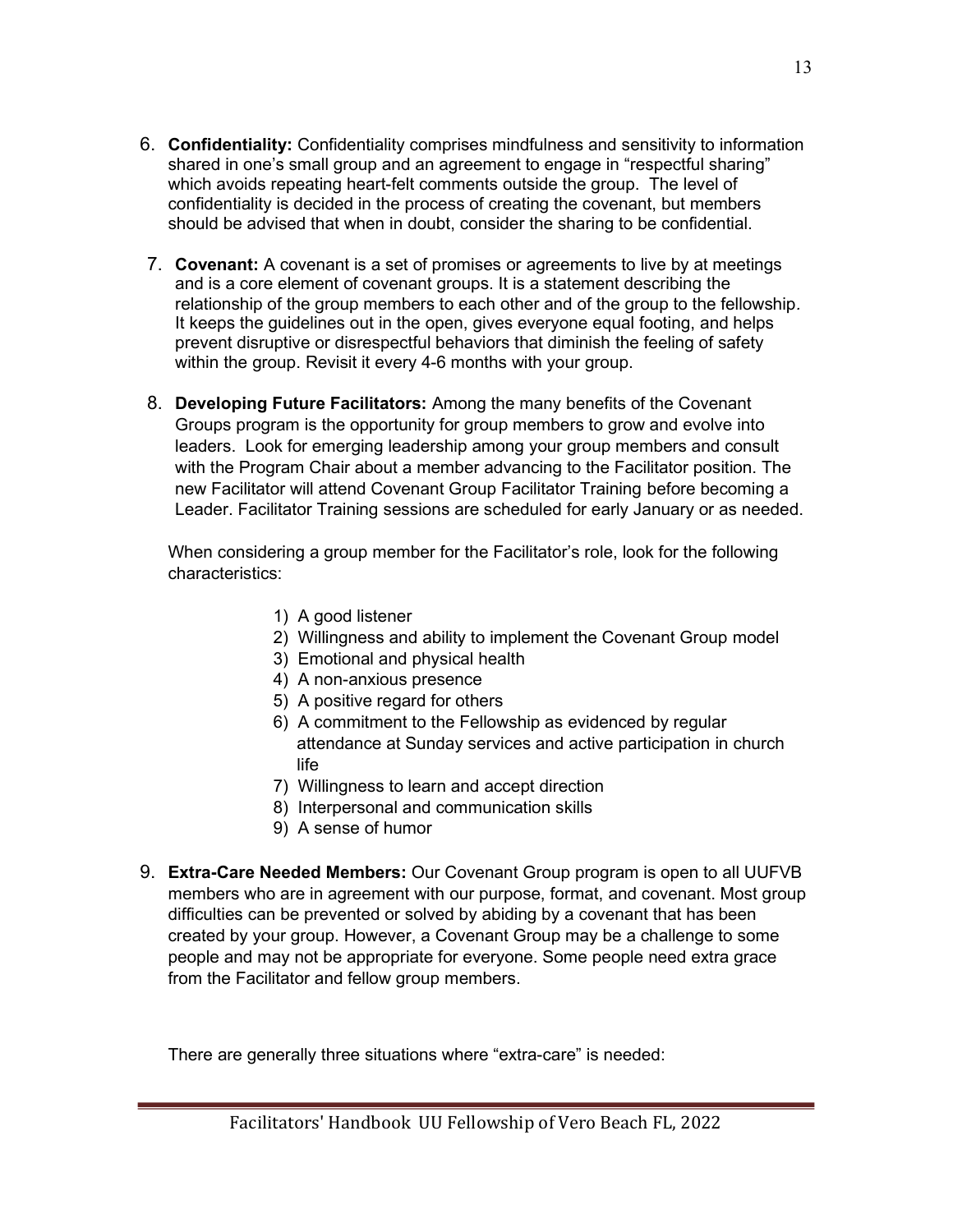a. People for whom listening and sharing in a group is difficult.

b. People who continually challenge the Model itself, suggesting a change, for example, to a book discussion or a movie review group.

c. People who challenge the boundaries with sexualized, racist, or homophobic comments.

Placement of the member with extra-care needs requires discernment and a skilled Facilitator, one who can carry out the ministry objectives, implement our Model and the group covenant, and one who is willing to welcome this new member to the group.

It is wise to remember that Covenant Groups are not collections of socially adept, perfectly compatible people. Keep in mind our purposes: spiritual growth, meaningful relationships, and sharing of personal experiences. An "extra-care needed" member benefits the group by challenging us to become our best selves: respectful listeners, patient and understanding, and appreciative of diversity.

Dismissal of a group member is rarely necessary unless the group's health and wellbeing are threatened. When the Facilitator concludes that the problem cannot be solved within the group, consulting with the chair(s) of the Covenant Groups Steering Committee is the next step. Alternative activities should be suggested so that the person does not feel abandoned. There may be other groups and activities for which the member with extra-care needs may be suited. Concern may also be confidentially shared with the fellowship's minister for additional insight and support.

- 10. Facilitators Circles: Facilitators meet as a group four times a year either via ZOOM or at the building when it is safe. Attendance at these meetings is vital to the health of the program. Meeting content is guided by input from Facilitators. Meetings give Facilitators the chance to share what is going on in their groups and to receive feedback from their peers. It is crucial that at least one of the group's Facilitators or a designated group member attend. You will receive a reminder, the agenda and, if needed, a ZOOM link before each meeting.
- 11. Flexibility: Personal sharing is the objective of the topic discussion segment. There will be times, however, when a serious event is on everyone's mind. Part of your ministry as Facilitator is to decide when to make a change in the usual format. At such a time the session can be devoted to the news story and the planned topic delayed until the next meeting. Make sure that participants are sharing their own feelings and not lapsing into political speeches or criticism. Alternatively, offer a moment of silence or meditation to acknowledge the event and/or give the group an opportunity to share their thoughts and feelings before continuing with the planned topic.

12. Focus: It may be necessary to remind the group from time to time that the purpose of covenant groups is spiritual growth and that the group is part of the overall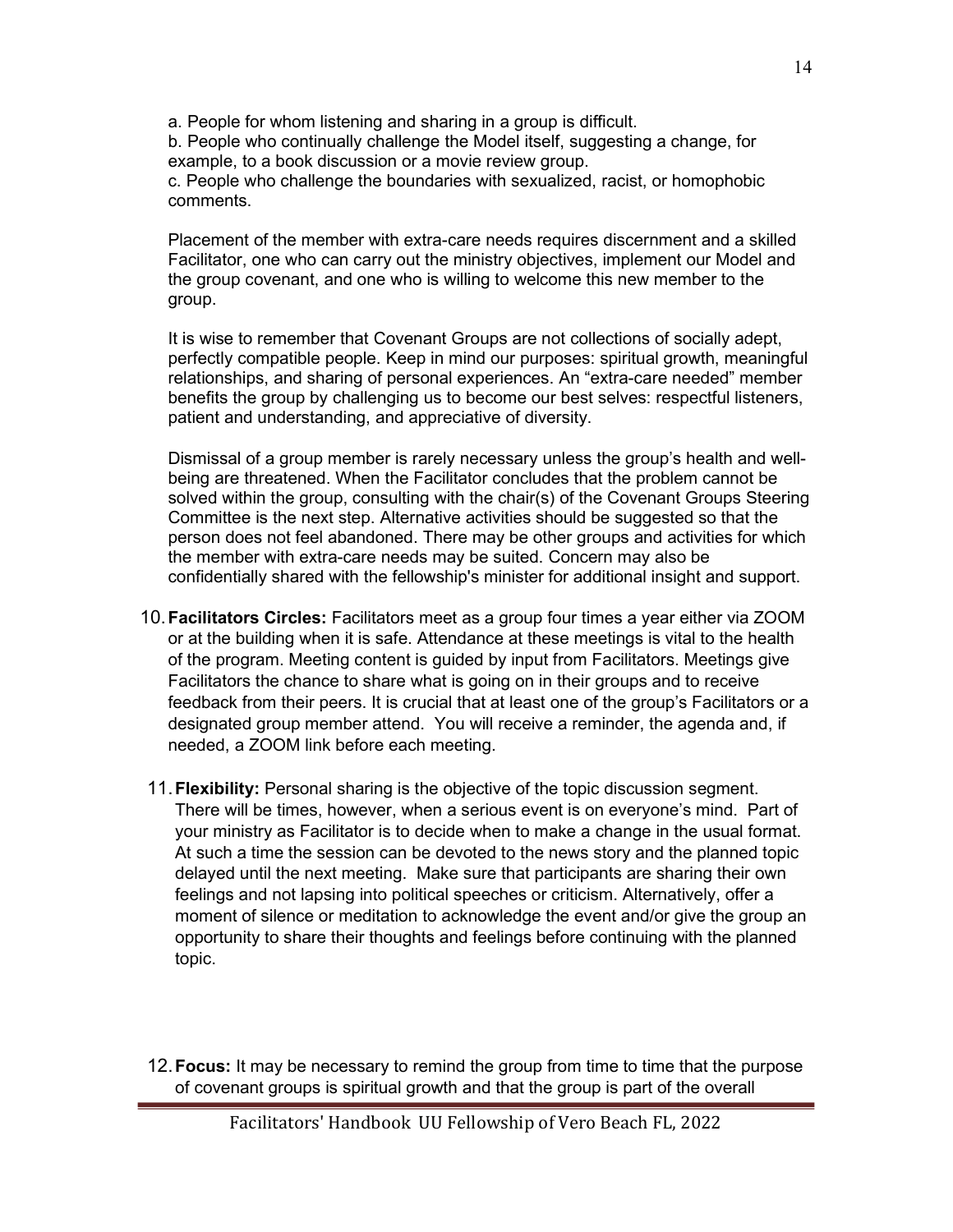ministry of the Fellowship rather than an independent entity. It is the Facilitator's responsibility to remind members to try and speak from personal experience. Theoretical, third person discussions can sabotage the meeting, taking it far from its intended purpose of spiritual growth and shared ministry. If your group has this problem, you might start the next meeting by reading the covenant or reviewing the purpose of Covenant Groups or you could use a directed check-in, such as "Please share one thing of personal significance that has happened to you since we last met." Most Facilitators recognize the importance of steering the group back on topic, but it is actually just as important to steer it back to purpose, consider using phrases like, "that's really interesting, but how does it relate to your personal experience?"

13. Group Responsibility: In the beginning, the Facilitator is totally responsible for seeing that the group gets a good, healthy start. While one member checks in, all other members should listen respectfully, though clarifying questions may occasionally be in order. The Leaders should make sure that everyone is participating, following the ground rules and covenant, and that members are sharing only from personal experience rather than intellectualizing the topic.

If the group is functioning as intended, it tends to take responsibility for itself by the 6<sup>th</sup> meeting with more people helping to get full participation, keeping the group on track, etc. Facilitation becomes more relaxed when the group itself helps to ensure the meeting's success.

- 14. "I" Statements: One person at a time speaks while the group listens. It is best to speak from the "I". There should be no interruptions and little feedback. The speaker stands alone with the truth of his/her own experience and we learn to look inside rather than outside ourselves for direction. Trust yourself enough to allow what is there to just emerge. It is all right to pass. Sometimes there is nothing to say or nothing to say yet. Be careful not to talk to please others.
- 15. Listening without an Agenda: This sounds easy, but it isn't. It requires that we suspend our own inner dialogue and refrain from assessing what the other person is saying. It doesn't require agreement, disagreement, interpretations or solutions. We practice empathy and truly experience what the speaker's world is like when they are speaking and the rest of the group is actively and attentively listening. It means focusing on the present moment, without thinking about what you will say when it is your turn, or how you can "help" the speaker.

16. Losing Members: Some people drop out of a Covenant Group because they become less involved with the fellowship. Others discover they just don't enjoy the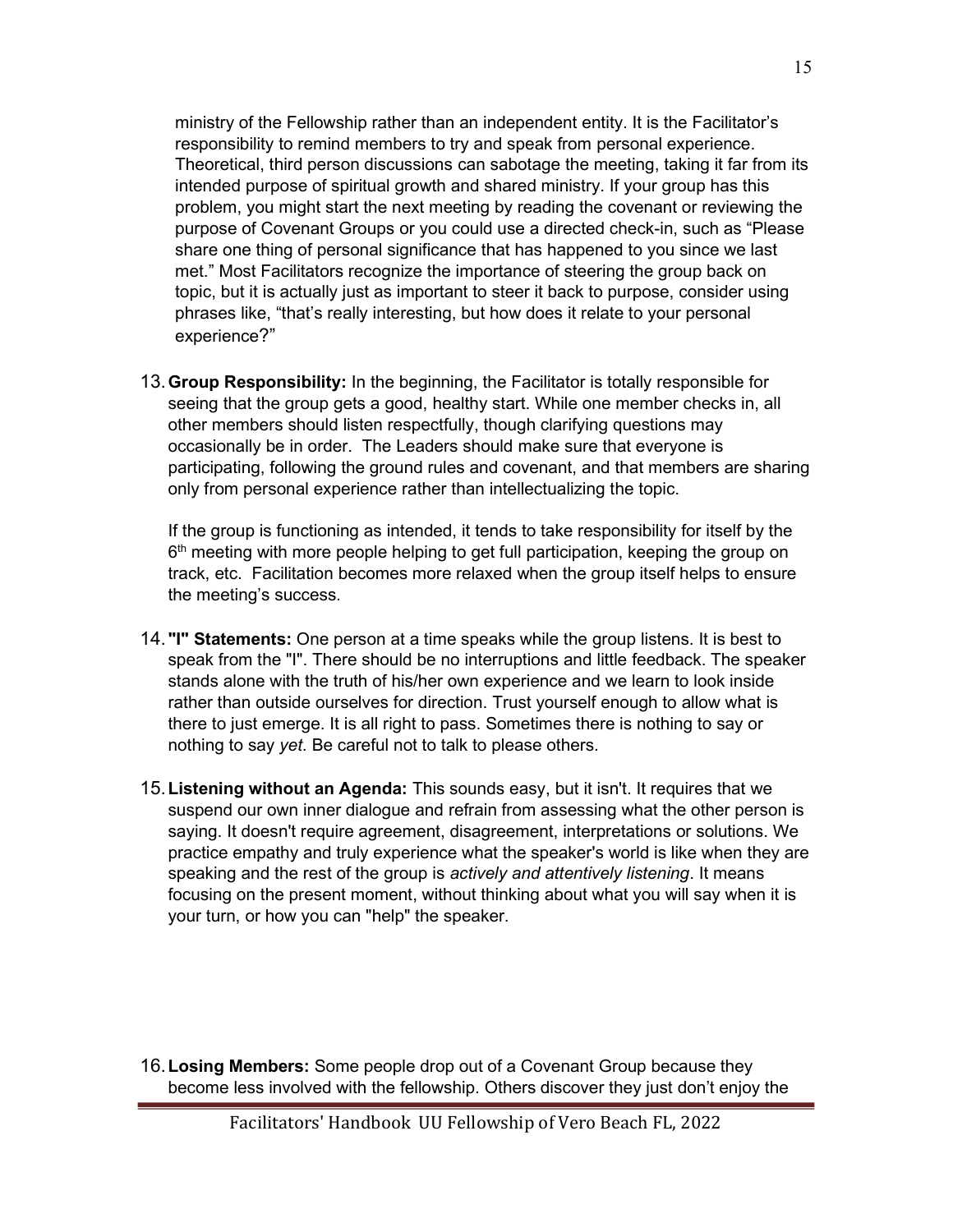small group experience. Please try not to feel discouraged when someone decides to leave your group: It almost never has anything to do with the Facilitator. If an individual misses several meetings without explanation, ask (in person, if possible, but at least by phone) if she/he still wants to be part of the group. Suggest that the best way for a member to leave is to come to a meeting and explain in person why they are leaving. The next best method is for the member to send an explanation in writing to the Facilitator to be read at the group's next meeting.

- 17. Meeting Conflicts: It is UU Covenant Group Program Policy not to schedule meetings at times that conflict with Fellowship-wide events such as choir rehearsal or Emerson Center/Humanities events. Covenant group members should never have to choose between serving the Fellowship and attending their covenant group. When conflicts occur, meetings should be rescheduled rather than cancelled. Please contact the office whenever you need to reschedule a meeting. A current UU Calendar is available on the website.
- 18. Meeting Place: The room should be comfortable, with chairs drawn into a circle if possible. Some groups enjoy sitting around a table while to others a table can seem like a barrier. Your group can decide whether to meet in members' homes or at the Fellowship. Some feel that sharing homes deepens the intimacy among members. The smaller Olympia Brown Room is often desired for its more intimate setting than the Library.
- 19. Members Who Have Died: Losing a group member to death is often unexpected. At the same time that they are mourning a loss, Facilitators and members face questions such as: How do we help? How will we manage our meeting when all anyone can think about is our loss? The experiences of various covenant groups over the past years have allowed a tradition to emerge which can now be offered as a guide. When a member dies, please contact our Pastoral Care team to find out how you can help. In the past, covenant groups have taken charge of refreshments for the memorial service and it is recommended that this tradition continue. As to meetings, there are several choices. A group may, of course, continue with the scheduled topic after an expanded check-in which includes time for each member to share thoughts about the member who has died. There are also specific sessions designed for dealing with the death of a member, several of which are available on the Leadership Page of the website. Of course, the group is free to choose its own way to memorialize the lost member.
- 20. Modeling the format: At the first and second meetings, model the desired response by being the first person to speak. At check-in, speak for 2 or 3 minutes and share a significant experience. When you have finished speaking, turn to the person beside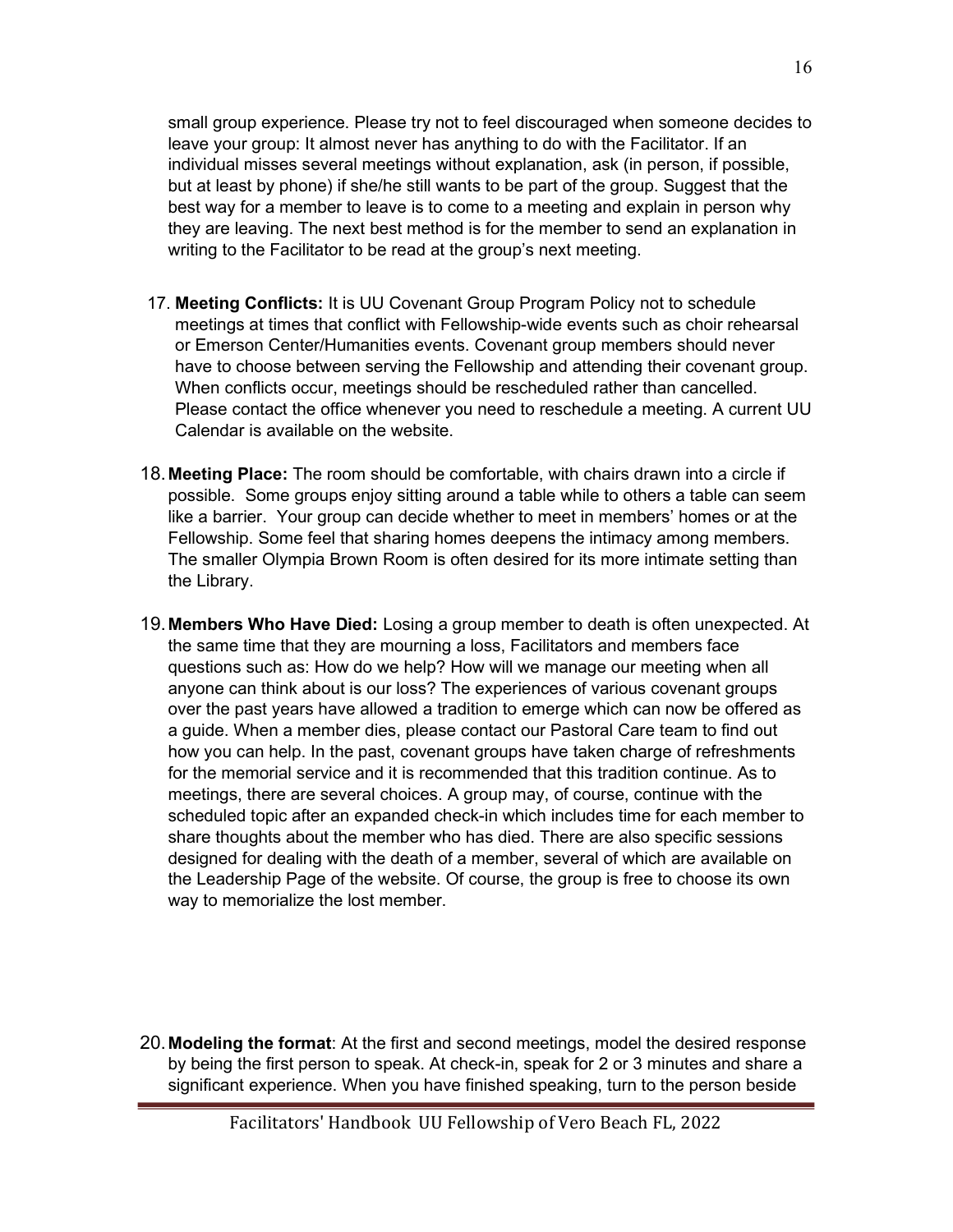you and say their name, indicating that it's their turn to speak. Helpful lead-ins to the group are: "What is most on your mind today?" "What do you need to share to be fully present to the group?" "Share something that has happened to you since we last met that is significant to you," or "How is your spirit today?" Your group is free to decide on the prompt that works best for them.

Model deep listening for the group; that is, listening without interrupting and without the intent to respond. For at least the first meeting, be the first to answer after asking the first discussion question. Use "I" statements and relate personal experience and feelings. After sharing, be silent and wait for another person to speak.

After the second meeting, maintain silence after asking each question. Allow the group time to process and reflect on how the questions relate to their lives. Model speaking to the entire group and making eye contact with each person. Encourage group members to do the same, rather than look at and speak only to the Facilitator.

- 21. Problems: Problems with members or special situations can be discussed with the Program Chair, who will help to resolve the problem along with other members of the Membership Team. A general statement of the problem can be brought to the Facilitators Circle for discussion. It is occasionally necessary to seek the Minister's counsel for a particularly difficult situation. You will be guided by your Membership Team in deciding when to go to the minister.
- 22. Role: The Facilitator often must straddle 3 roles: group leader, process observer, and group member. As it is not always easy to keep the 3 roles in balance, co-Facilitators are often asked to step into the role of process observer in an effort to keep the group moving and on track. As much as possible, try to maintain your identity as a group member—it's your Covenant Group too!
- 23. Service Projects: A group service project enhances group cohesion and is a central tenant of the Covenant Group program. It is highly recommended that all groups plan at least one Fellowship or community-based service project during the year. Please begin discussing possibilities by your second meeting. Previous service projects have included cleaning up fellowship grounds, planning a potluck, and participating in a community-wide soup kitchen. Several groups have also volunteered to make coffee for a month.

Here are a few suggestions: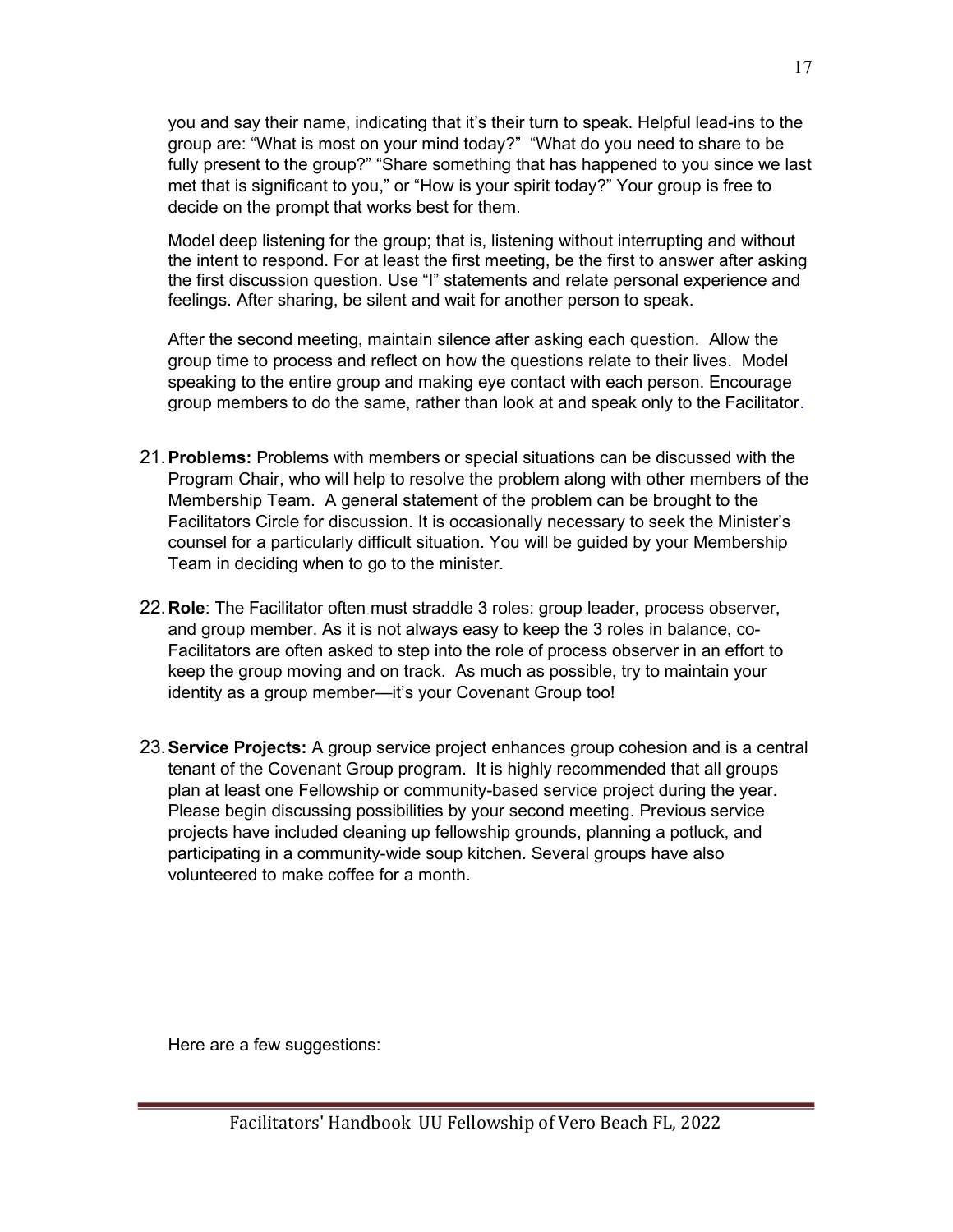Greet at Sunday Services Be responsible for Coffee Hour Help Kristie clean up after a Fellowship event Weed, mulch, or tend the garden Copy, fold, and add insets to an Order of Service Provide a worship service Donate a service to the Auction Greet/Pass out pamphlets at an Emerson event Sponsor a movie for Social Justice Help put on a New Member reception or memorial service Put on a fundraiser or food drive for the Fellowship, Social Justice, or local Not-for-profits like the Food Pantry or United Against Poverty Help provide meals through our Transitional Meals Program Collect children's and young adult books for the Little Free Library Volunteer at the Fair Trade Corner Work with committees to reestablish social events like Circle Dinners Volunteer at a homeless shelter or senior center Call blood-drive donors for Red Cross Register voters or be poll-watchers Volunteer with a literacy program

- 24. **Share the Session:** Some Facilitators may wish to delegate the responsibility for leading the sharing during a specific session to other group members we call Session Leaders. A Session Leader assumes temporary responsibility for sharing during that meeting, while the Facilitator retains their normal Facilitator responsibilities. This practice encourages members to step out of the roles they usually take and learn to expand in other ways. It allows us to share investment and ownership in the group equally. Meanwhile, the Facilitator continues to monitor the group as usual. A Session Leader assumes these responsibilities:
	- Light and extinguish the Chalice
	- Assure that every member has either checked in or passed
	- Request members to read parts of the Session Plan
	- May ask questions to others to go deeper in their sharing
	- Lead a discussion about service projects
	- Attend to housekeeping details
- 25. **Social Meetings:** Groups may occasionally wish to meet for a purely social gathering outside of the normal Covenant Group meeting. Facilitators should remain aware of when their group may be ready for this discussion, such as after repeated overly long Check-Ins.
- 26. Welcoming New Members: For successful integration of new members, prepare both the group and the new members. Discuss with the Chair an optimal date for the new member to join the group. Before that meeting, email or call your current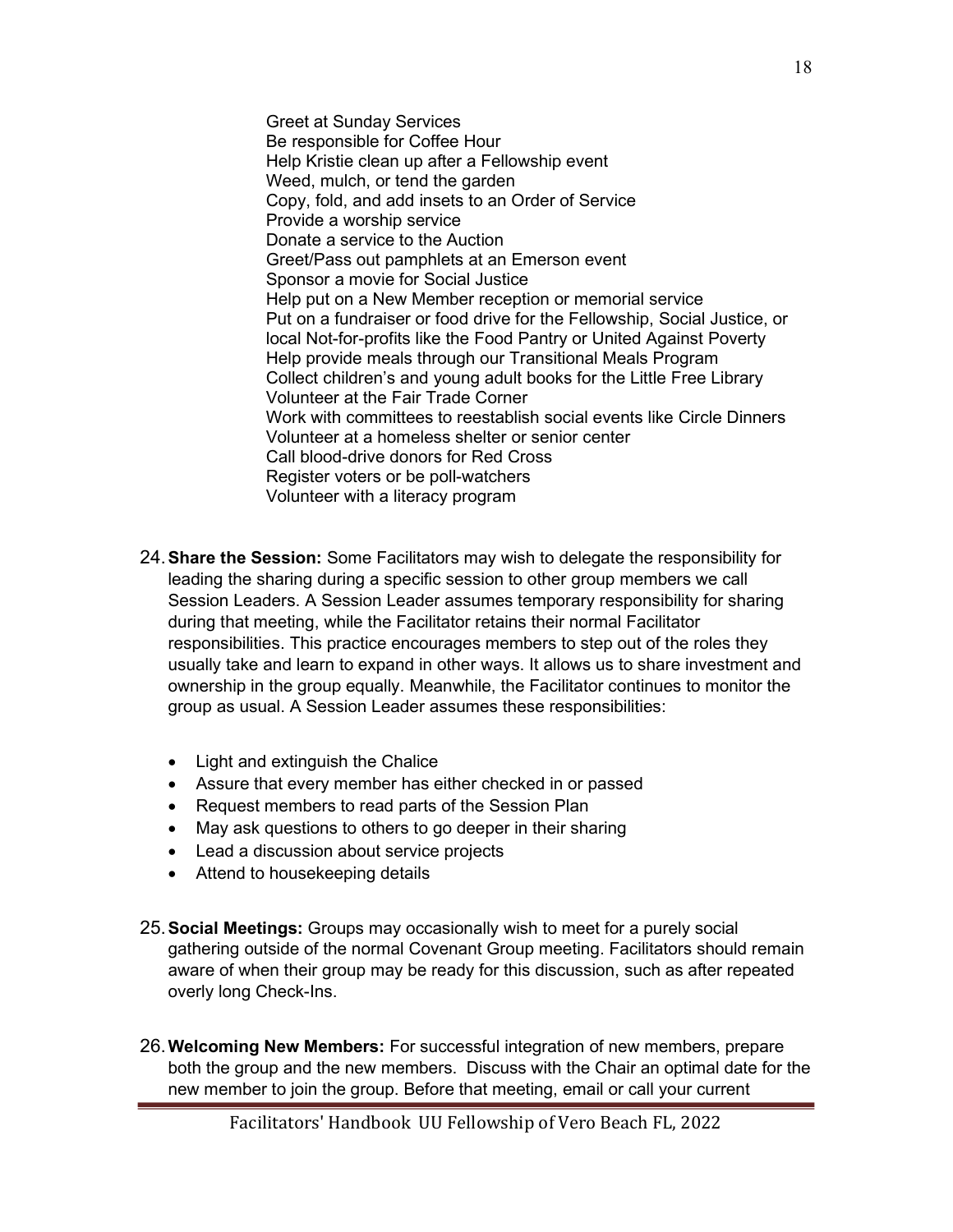members to tell them about the new member and explain the welcoming ritual you will use. Next, call or meet with the new members to discuss the nature of a Covenant Group, the meeting format, commitment to the group, and the group covenant. Please also provide them with a copy of the current Participant's Guide and group covenant. You will review the covenant jointly during the new member's first session.

It is crucial to the new members' sense of belonging to know what to expect and to understand all the rules, both explicit and implicit. Your group may have been together for many months; the new person will invariably feel like an outsider for a while. You can alleviate or shorten this awkward period by taking the time to let the group and the new member get to know each other and bond in a meaningful way. Here are a few new member welcoming rituals; any of these may be used in lieu of check-in

a. Exchange Mini-bios – From Main Line Unitarian Church, Devon, Pennsylvania

Before the new member's first group meeting, ask each member, both current and new, to send you a short bio via email or mail. Include your own bio as an example of length and content. Prepare a compilation of all the bios and email or mail it to each person before the next meeting.

b. Bring a Treasured Object – Adapted from San Jose UU Church, California

Before the new member's first group meeting, ask each member, both current and new, to bring one object that is precious to them to the next meeting. It may be an object they treasure, find meaning in, or would like to have people know about. It might be symbolic of some part of their life journey or give others some special insight about them. All the objects are placed on a table. During check-in, each person shares the story of their special object.

- c. Share Religious Journeys -- During check-in of the new member's first group meeting, ask each person to share briefly their journey to Unitarian Universalism and to the UUFVB. They may also wish to include something about their family, work, hobbies, and church involvement. Model the content and length by being the first to speak. Allow the new members to take a little more time telling their stories.
- d. Start with an Ice Breaker Adapted from Willow Creek Community Church

Before the session begins, ask a single question that each person will answer, going around the circle. Introduce your new members, then say "Tonight we'll begin a little differently. Let's have everyone answer this question."

Examples: When you were a child, what did you want to be when you grew up; what did your parents want you to be? What was your first job; what do you remember most about it? What has been one of the greatest adventures you've ever been on?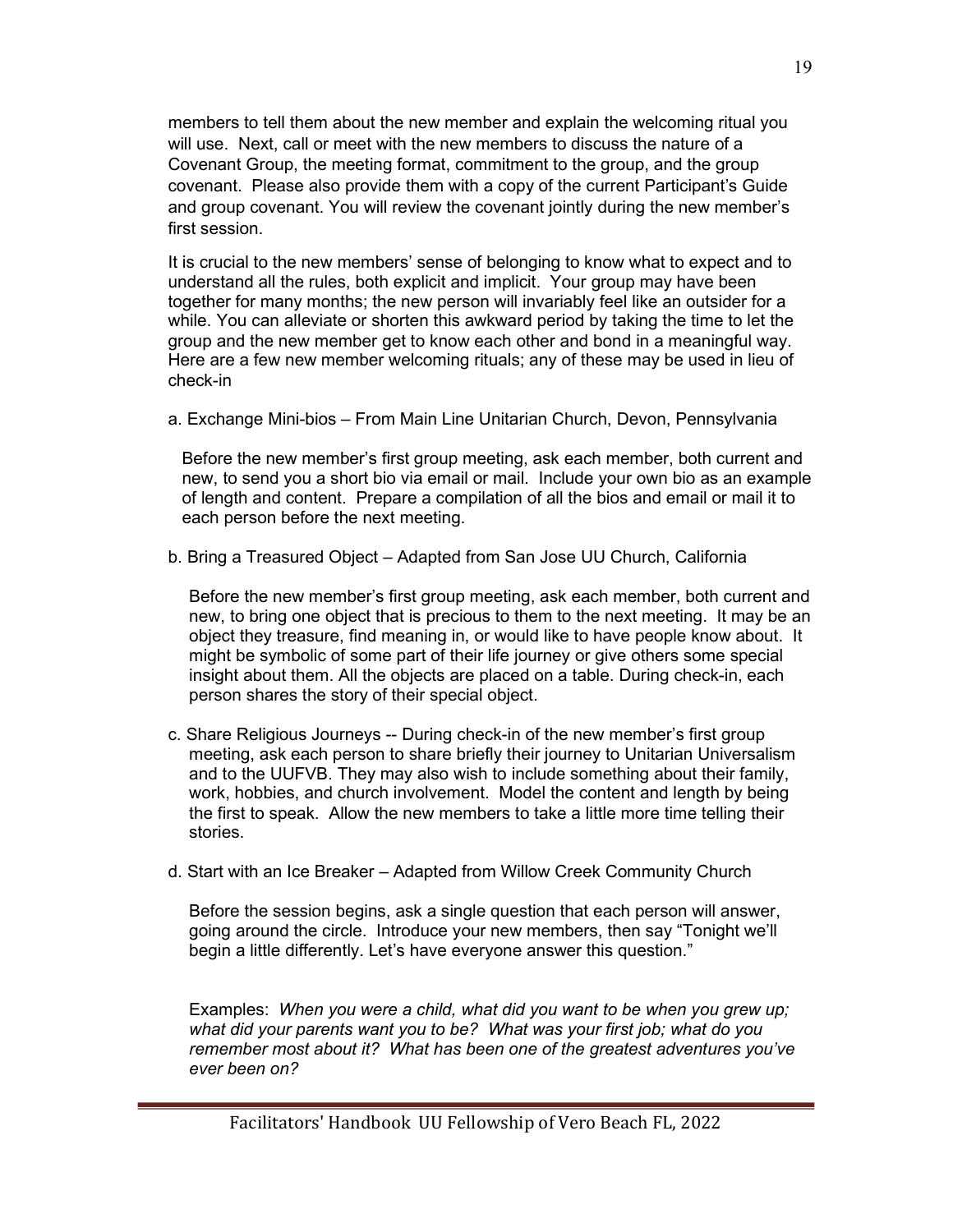The advantages of ice breaker questions are: they break down barriers at the outset, give everyone the experience of speaking aloud in the group, let us know something unique about each person, and develop intimacy between group members. After the ice breaker, begin the session with the chalice lighting and opening reading as usual.

## 7. The Process of Covenanting

A Covenant will be created by each new group during the first meeting. For the second meeting, type the covenant and make copies for everyone. Established groups review, revise and renew their covenant each January. All members should receive typed copies by February. Review the covenant as least every 6 months and whenever a new member joins the group. The process the Facilitator uses to create this important document follows these steps:

- 1. Prior to the covenanting meeting, the Facilitator should review and make a few copies of the "Sample Covenants" in Section 8 of this Guide. Bring these copies to your meeting.
- 2. At the meeting, introduce (or review) what a covenant is and remind members that the purpose of a covenant is to create a safe environment for sharing by group consensus about how you would all like to be treated.
- 3. Asking direct questions will often elicit discussion that leads to the formation of a covenant, such as: What do you want this group to look like? Feel like? Respected? Heard? Valued? "I want it to be a place where…." This part of the meeting should be a brainstorming or discussion where members share and evaluate what type of relationship they want for your group. The Facilitator may wish to offer suggestions (see below) to help the members get the idea.
- 4. The Facilitator should ask for someone to scribe, writing suggestions and notes as you go along. In the library, you can use a dry erase board.
- 5. Frequently used topics include:

Listen respectfully & deeply **Attendance & Commitment** Start & end on time Non-judgmental reminders RSVP (regrets only) No interruption Tolerance & understanding No advice or "fixing" Trust Trust No attacking or criticism

Acceptance **Humor** without sarcasm One person speaks at a time Stay on topic, follow format Group time shared equitably **Don't monopolize** Honesty Share session leadership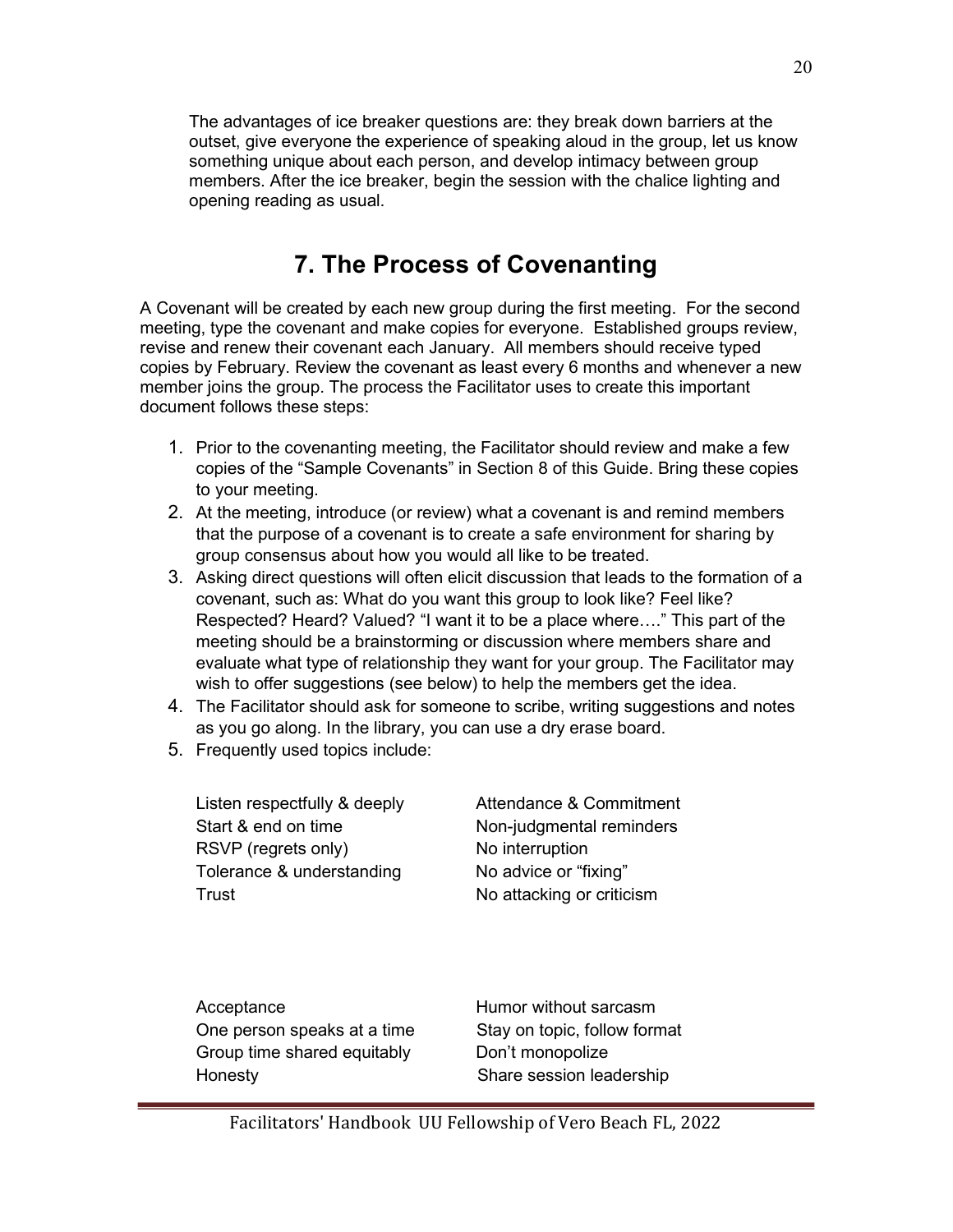| Transparency    | No side conversations          |
|-----------------|--------------------------------|
| Respect         | Speak from personal experience |
| Confidentiality | Use "I" statements             |
| Silence is OK   | Passing is OK                  |

- 6. After ideas have been generated, the effective Facilitator goes through the list with the group, requesting consensus on items to be included.
- 7. The Facilitator then takes the list, types it up, and sends it out to all members for their review before the next meeting.
- 8. At the second meeting, the Facilitator makes sure everyone received the covenant and responds to questions about it.
- 9. The covenant should be looked at again every few months or whenever a new member joins the group, when they should be given a copy.

### 8. Sample Covenants

We agree to provide a safe place for expressing spirituality, considering religious questions, and growing spiritually. We offer support, encouragement, concern, respect, acceptance and a sense of humor.

We commit to the group for one year and will give attendance a very high priority in our lives. If a member needs to leave the group, he or she should say goodbye to the group at a regular meeting, in person, if possible.

One person speaks at a time. We will share check-in and discussion time. No one speaks a second time until everyone has had a chance to speak.

We will listen attentively to each other, putting our own thoughts aside. During check-in, we will allow each person to speak without "cross talk" with the possible exception of a simple factual question. During check-in, we will share something of personal significance.

Members will respect confidentiality within the group.

We will assume good intentions of other group members. Sharing and group interactions will be in accord with the Unitarian Universalist Principles.

 We will not attack people or groups in our meetings. It is OK to say how the person or group makes us feel.

 We will work together with the Pastoral Care Committee and the minister, still providing whatever direct assistance we can to group members in need.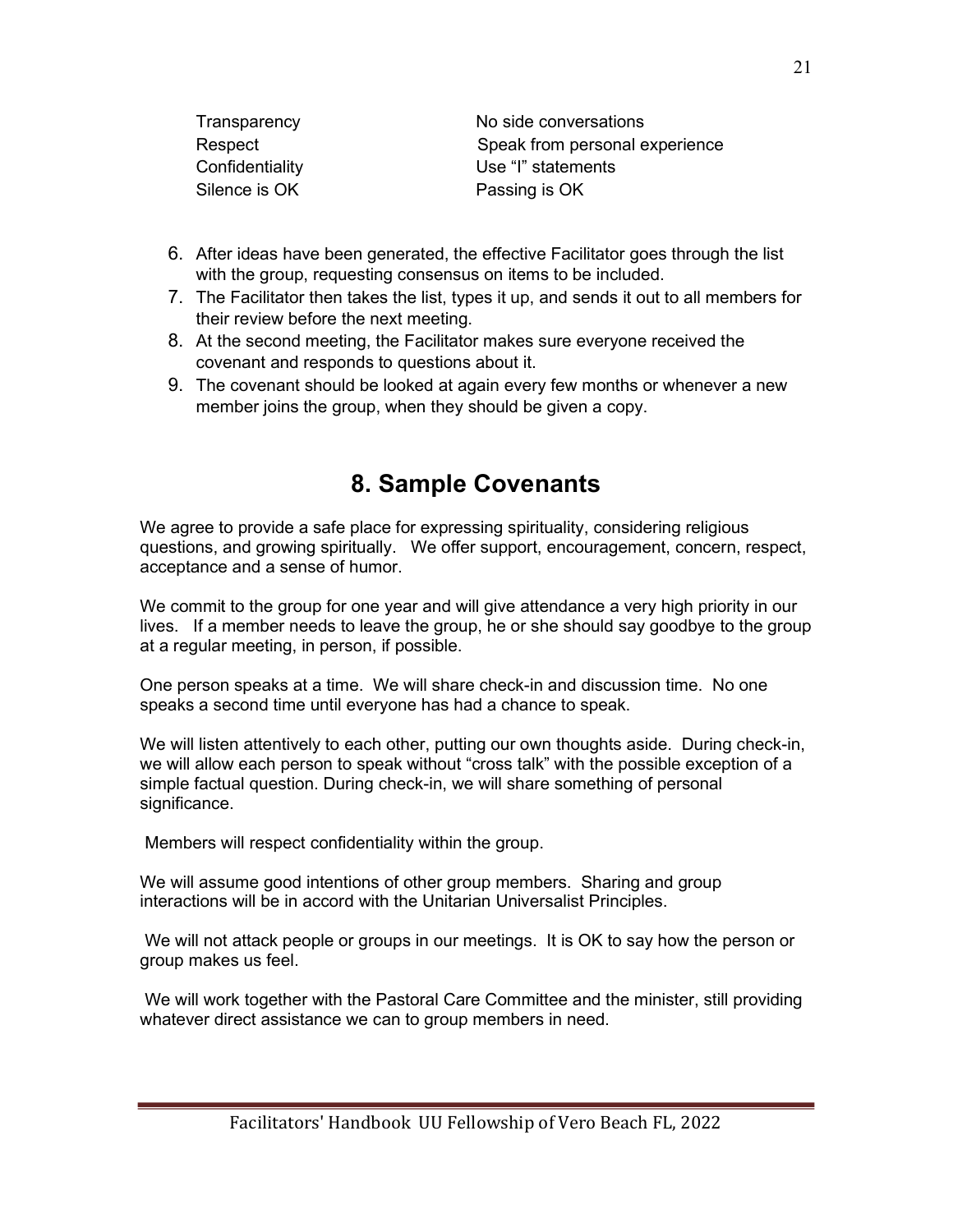We will use non-judgmental reminders to assist with group process such as, "Are we wandering?" and "Let's move on?"

We will plan at least one group service project per year to either the fellowship or to the community.

or

We each have the right to pass. What is shared here, stays here. We will share time equally. We will be attentive listeners and not interrupt each other. We will respect diversity and value our differences. We will remain quiet until all have finished their reflections. We will value all questions. We will start and end on time.

or

We will listen from the heart.

We will speak personally, using "I" statements.

We will not engage in cross talk.

We will try not to judge others by what they say.

We will allow space for everyone who wishes to speak.

We will be brief.

We will respect the confidentiality of what is shared here.

or

I will listen with my heart.

I will try to speak from my heart.

I have the right to pass.

What is shared here, stays here. I will respect confidentiality.

I will not treat this as group therapy, although our time here may well be therapeutic.

I will not interrupt. I will not give unasked-for advice.

I will share our time together. I will allow space for everyone who wishes to speak.

I will not treat others people's problems lightly.

I will honor the diversity of thought and feeling among us.

I will honor the times for reflection with quietness together

I will speak from my heart.

I have the right to pass.

I will listen with my heart.

or

We will listen from the heart. We will speak honestly from the heart. We will respect the confidentiality of what is shared here. We will not interrupt.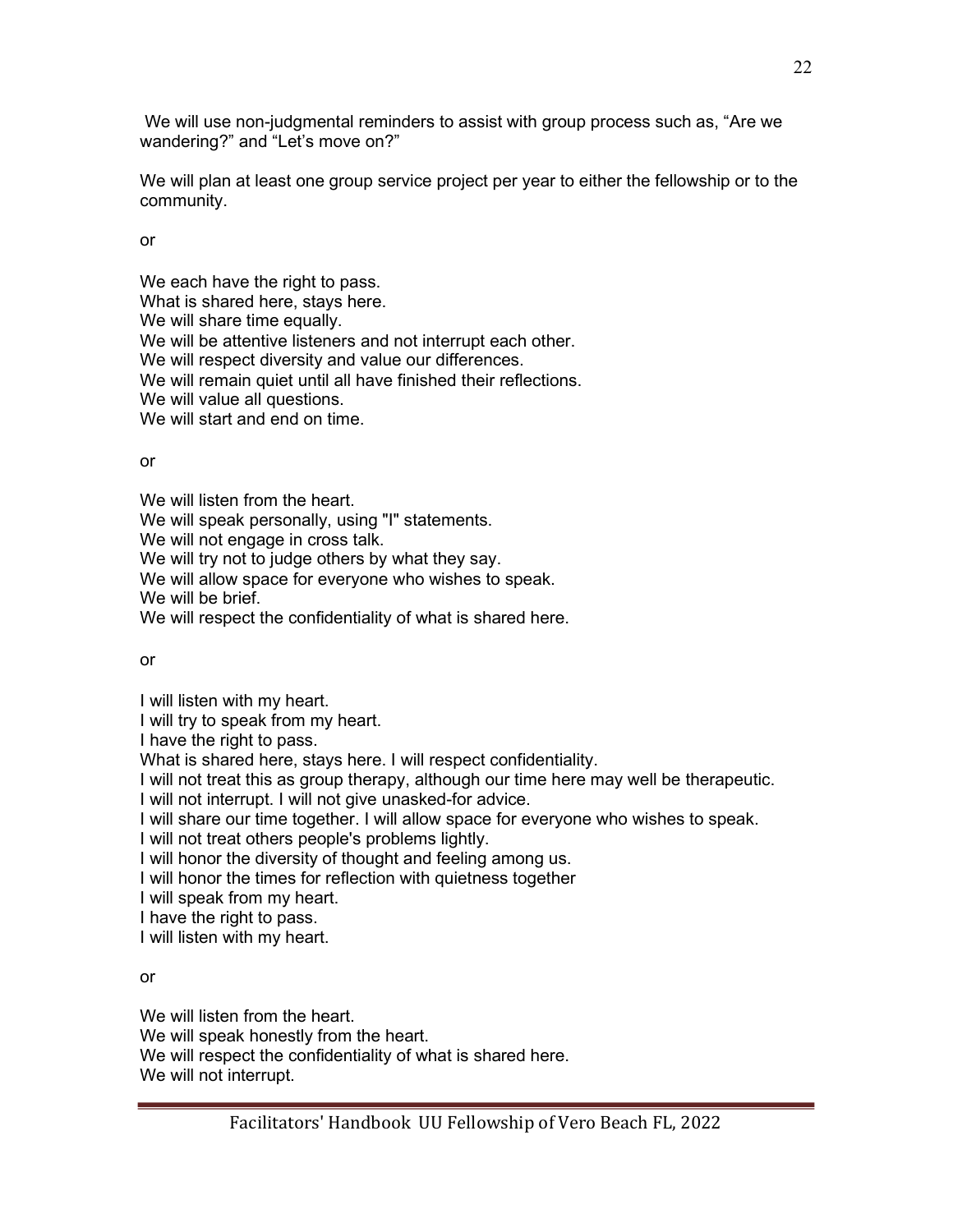We will not give unasked-for advice. We will not judge others by what they say. We will not treat others people's problems lightly. We will honor the diversity of thoughts and feelings. We will honor the times for reflection with quietness. We will honor and respect our time together.

# 9. Do's and Don'ts

- 1. Do model commitment by letting your members know in advance when you will be unable to attend a meeting and arranging appropriate coverage for your absence.
- 2. Do let new members feel welcome by talking with them by phone or in person prior to their first meeting.
- 3. Do give all enrollees a copy of "Participant's Guide to Covenant Groups," and copy of your group's covenant or a sample covenant. Do work on developing a covenant the first two meetings if yours is a new group and remember to review and update the covenant for an existing group in January of each year. Covenants are living documents and call for renewal whenever a new member joins the group or problems develop.
- 4. Do send a reminder by e-mail of meeting date and time as well as a copy of the discussion guide approximately one week before your meeting. Please call those who prefer not to use e-mail. Do follow-up when members are absent from group.
- 5. Do follow the meeting format and address the topic designated for each month but give flexibility to the group relative to the focus of their discussion and be willing to change the focus when needed.
- 6. Do not feel you have to answer every question (or even read every reading) in a session plan to have a successful meeting. Covenant group meetings are process rather than task oriented. Don't ask yourself what was accomplished, but rather what was shared and experienced.
- 7. Do make attendance at Facilitators Circle a personal priority and come prepared to talk about your group's successes and concerns. Do not forget safety at evening meetings. Leave no one alone in the building or the parking lot.
- 8. Do not feel guilty about reporting pastoral concerns to the minister. The minister will help you determine the proper role for your group and assist with follow-up when needed.
- 9. Do assist your group to plan a service project. Bonding increases when groups work together.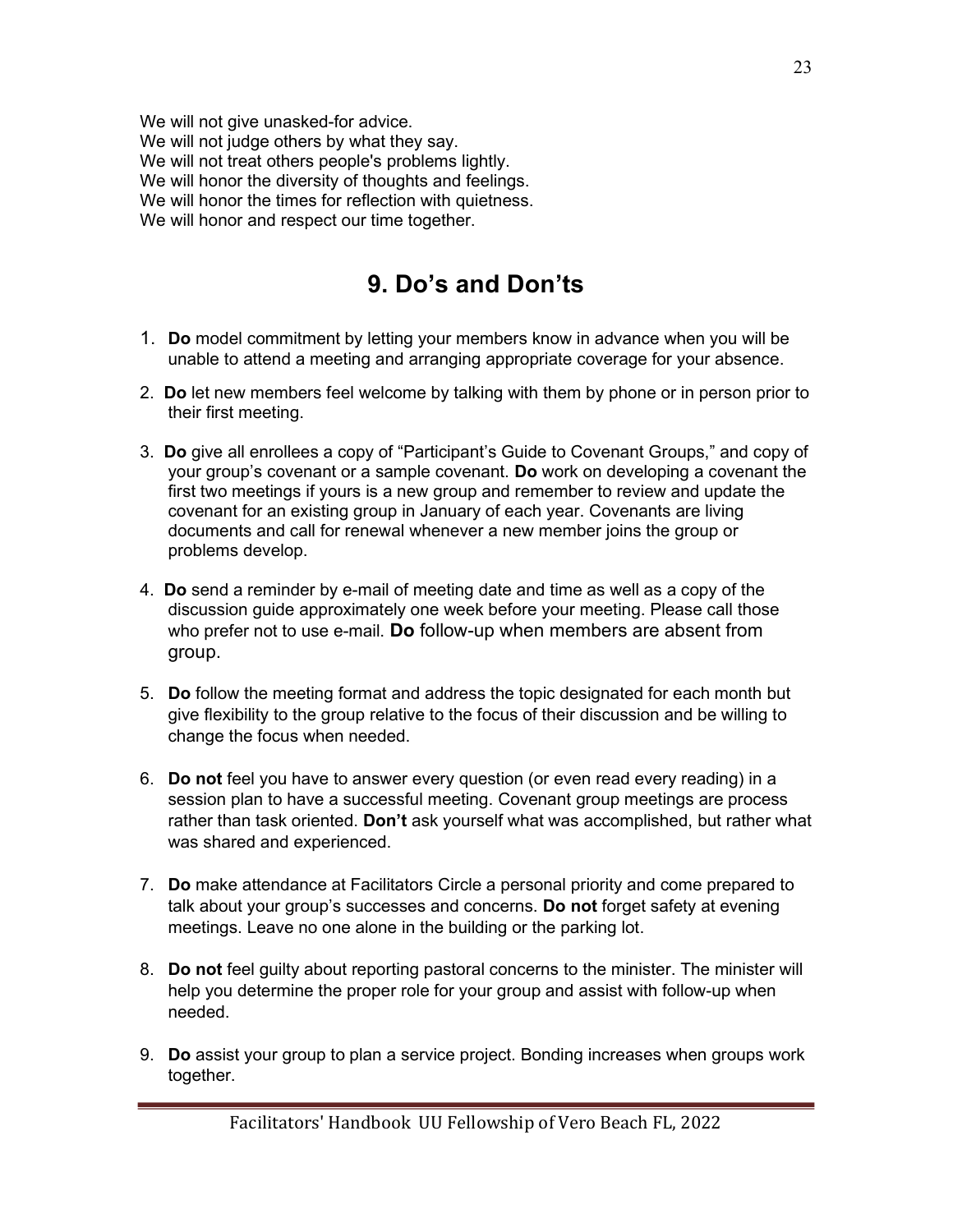### 10. Building Community: The Spiral in Small Group Ministry

(This article is taken from the UU Small Group Ministry Network's Facilitator Training and Development Manual, 2008.)

Building community has been described as taking steps, often pictured as going up stairs. But building community with other people by taking steps together along a spiral path from an outer point toward a deeper center seems more applicable for our Covenant Group program.

**Step One: Bonding:** The first step in building community is to break down the cliques and barriers that exist, and to establish a relationship among the individuals in the group. As each person is accepted and welcomed by others, they begin to identify as part of the group. The things to consider are:

- How do we establish trust in the group?
- How do we welcome and accept each other?
- How can members develop a sense of connection and commitment to this group while still having friends in other parts of the congregation?

Step Two: Opening Up: When an individual can share non-threatening areas of life, and perceives that another is genuinely interested, trust will develop. The more emphatically a group listens, the more secure an individual feels as a member of the group. People can share to whatever degree they feel comfortable.

- What will it take for each of us to feel comfortable enough to share nonthreatening areas of our lives?
- How will each of us know that the members of the group are genuinely interested in our story?
- What will happen when we feel trust?
- What will happen if any one of us does not feel respect, interest, or trust?

Step Three: Affirming: Participants in affirming interactions leave feeling warm about the group and themselves. This is crucial at this stage of the community-building process. After Opening Up, people need positive feedback before they will consider sharing further.

- How would each of us like to be affirmed in the group?
- How can we affirm each other?
- Why is affirming important to the group?

Step Four: Stretching: Difficult situations are opportunities for stretching. When people move beyond their normal comfort level, they experience the greatest potential for growth. Individuals cannot merely say they care for each other in a stretching exercise;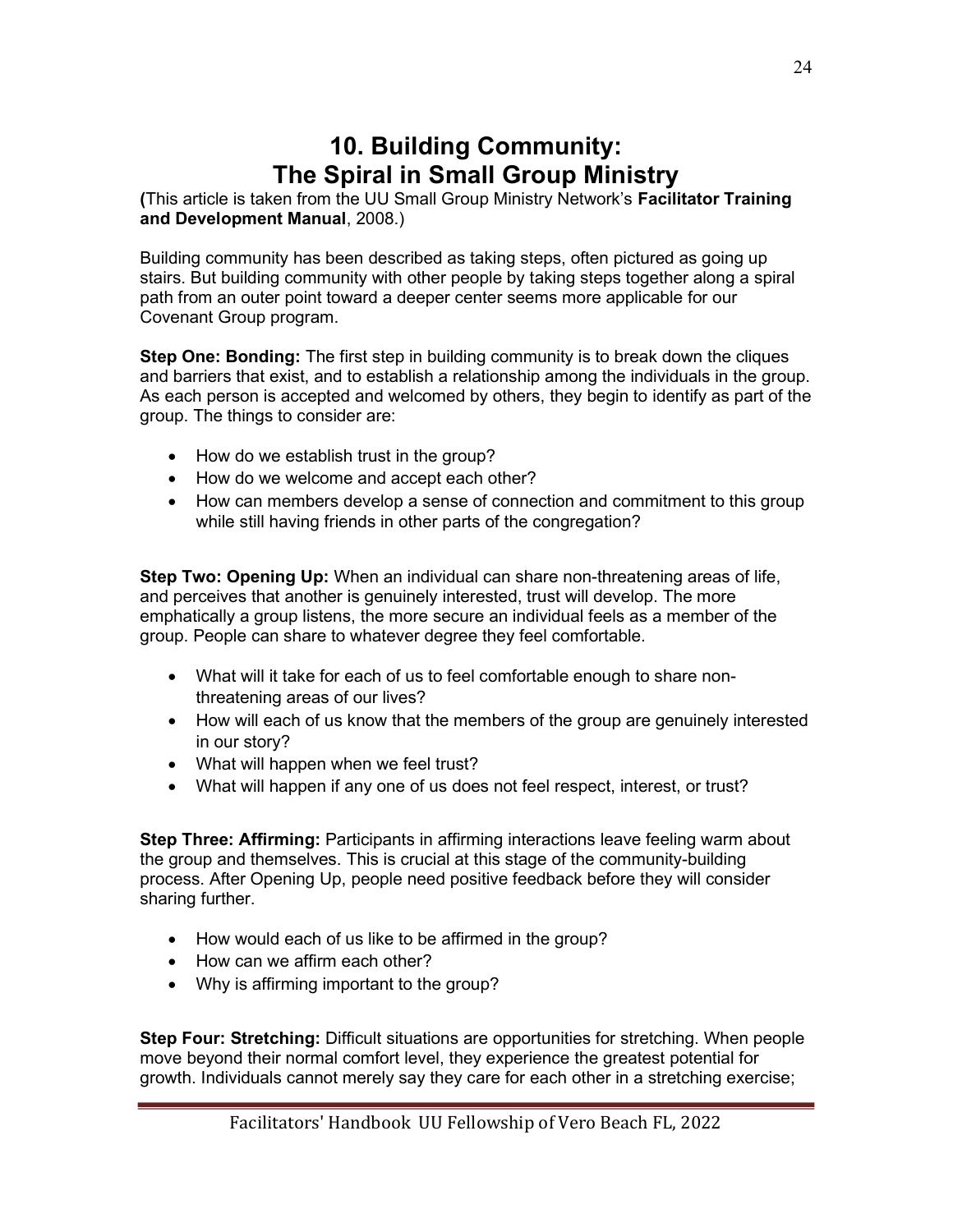they must actively show it. They must create an atmosphere where people feel comfortable enough to expose their imperfections to the group. Individuals also realize they can achieve much more as a group than they could as a collection of individuals. They realize the importance of each member to the entire group. Facing and overcoming difficulties give people the confidence that they can cope with everyday problems.

- Have we-individually or as a group- had situations that caused us to move beyond our normal comfort level?
- How have we shown our support for each other?
- How can we, the group, create an atmosphere where any of us might feel comfortable enough to expose imperfections to the group?

Step Five: Deeper Sharing and Goal Setting: At this stage, individuals share deeply with one another. The group becomes a setting where people can express their visions of the future and present struggles. The group can help the individual while holding the individual accountable for his or her decisions, remaining supportive throughout the process.

- How can we each become comfortable enough to hold each other accountable for our decisions and our interactions, and still remain supportive?
- Members of a group can change. How do we welcome new people into the group while still keeping our established closeness?
- How do we say good-bye when people leave? Are their rituals that we might want to have to mark these changes?

There are several adages for building community in Covenant Groups:

- Groups are dynamic rather than static. There is a general progression toward deeper levels, but the rate and even how far the group goes will depend on the group itself.
- Changes in the group will require changes in progression through the steps. For example, when a new person enters a group, bonding will include being aware that the new person is informed of the group culture and of the specific identifying details that the rest of the group knows about each other, such as the names of spouses, partners, children, or significant events.
- Topics may work differently depending on the levels of community development. Introducing Session Plans that ask deeper questions may be intimidating to a group that is at a beginning level. Likewise, a group that functions at deeper levels may take a topic beyond the questions that are asked.
- The Session Plan itself includes some of the steps of building community. The greetings as the group comes together and the opening ritual are bonding. The Check-in and Sharing are warming up. The response of the group to each participant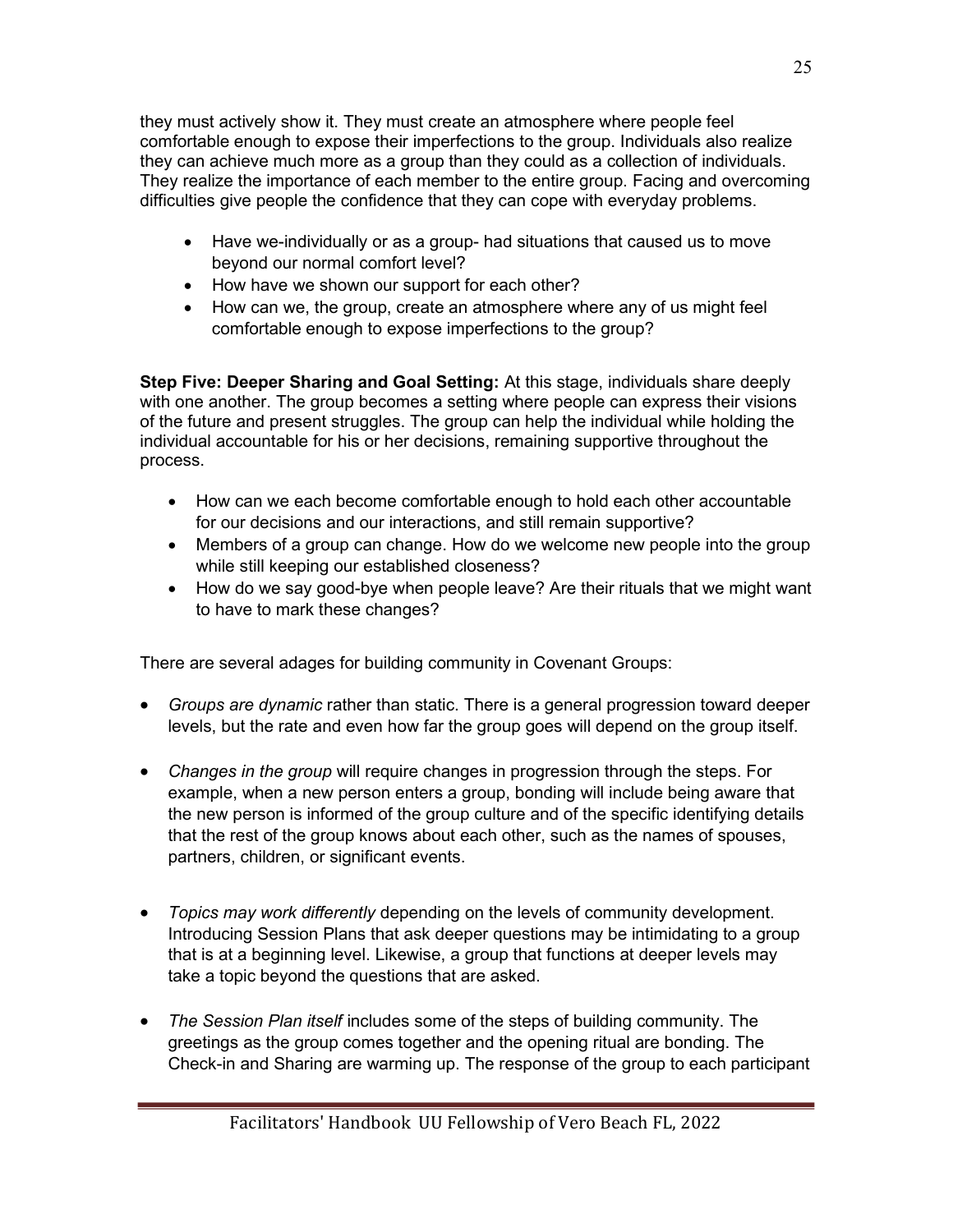is affirming. The stretching and going deeper relate to the topic itself, the way the Questions are asked, and the amount of sharing that occurs.

## 11. Frequently Asked Questions

### What if a member of my Covenant Group needs special help?

Fellow group members may provide assistance as a way to connect with each other. In a healthy group the members will want to help if they can and will organize the help. When everyone pitches in, helping can feel like a joy, not a burden. Referral to the minister or Pastoral Care committee may be necessary when the individual needs specialized care or the nature and level of care are more than the group can provide. Covenant Groups are not therapy groups and are unqualified to deal with serious mental health or emotional issues.

#### What if a Covenant Group member needs help with personal, work, or relationship problems?

In most cases, these should be brought to the minister's attention.

#### How will the meetings feel?

In the beginning people will be a little anxious about the group - whether they will like it, whether it will work - and they will be getting to know you and each other. The first few meetings may be a bit stressful for you. However, as the group becomes accustomed to the format and to each other and starts to benefit from the sharing and new relationships, they will become more relaxed and comfortable. This is a natural process in the group's development.

### What if no one speaks after a topic question is asked?

Many groups purposely allow one minute or more of silence after each question is read. Silence is OK; it means the group is taking the opportunity to reflect on their experiences related to the question. Learn to welcome and be comfortable with the silence; it is a gift to each other, a sacred space in time. The group will respond when they are ready. Observe when people start looking up, a cue that they're ready to move on. Also allow time between responses for everyone to reflect on what the last person said.

### Why is listening so important?

Respectful listening—listening to understand, not to respond or to judge—will be a new concept for some group members and may take some practice. Having others just listen rarely happens in our busy world. The experience is affirming and builds trust among group members. It creates the safe space in which members can tell their stories.

### What if a member doesn't like the idea of a relational group?

When this happens, it means that the individual is not a good fit for the Covenant Group Program. This is okay and does not reflect on either the program or the Facilitator. Suggest other group settings that may be a better match.

#### What about social events outside of group meetings?

Some groups sometimes meet socially in addition to Covenant Group meetings. Such get-togethers are not necessary or essential to the groups' mission, but can provide an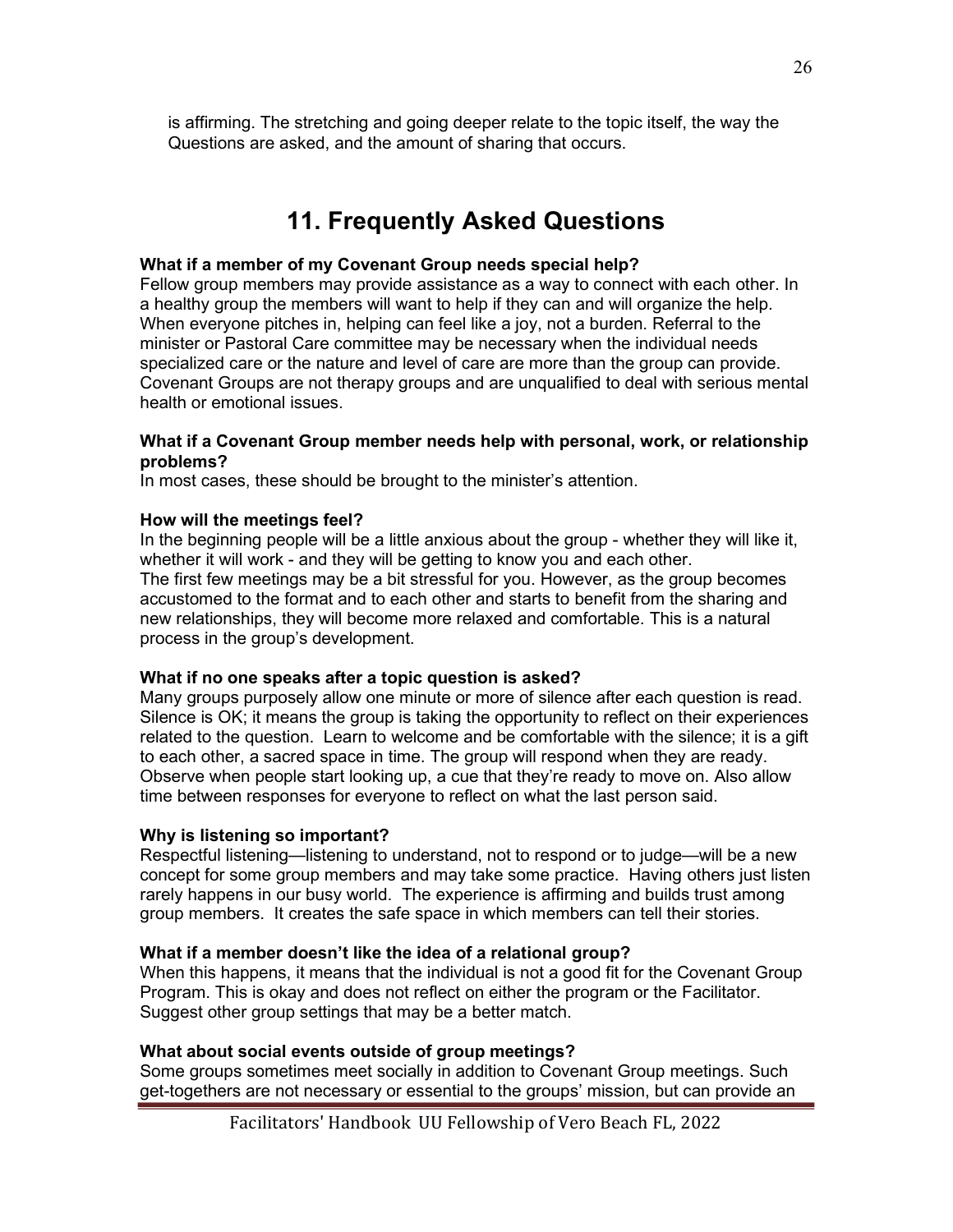enjoyable and different way of being together if everyone is in agreement with the event. There is the risk, however, that some participants may feel that the original agreement of one meeting per month has not been honored by the group.

### What if check-in takes up the entire time allotted for the meeting?

Occasionally a group member has important and pressing things to share and it takes longer than usual. In this case the Facilitator should be sensitive to the member's need to speak and flexible enough to let his/her sharing time run its course. If this becomes the norm rather than the exception, however, the other members will become uncomfortable with the unequal use of meeting time.

One solution is to agree to an approximate time limit, such as 2 or 3 minutes for each person to check in, and to make it part of your covenant. Some groups choose to use an egg timer, or to pass a stone or talking stick to the next speaker after 2-3 minutes. (A talking stick is a tool used in many Native American Traditions during council meetings so that all can be heard. It is passed from one speaker to the next; only the person holding the stick is allowed to talk at that time.)

### What are some non-verbal signs I can give to show 1) that I'm listening? 2) that it's time to move on? 3) that we'd like to hear from those who haven't spoken yet?

1) Lean slightly forward with light eye contact.

2) Lean back and look at the session plan.

3) Turn towards the person and ask gently if there is anything they'd like to share. Passing is an option.

### What are some body language signs to be aware of?

Tight fists may suggest anger. Lack of eye-contact and non-participation may suggest preoccupation. A bored look or arms across one's chest may indicate nonengagement or defensiveness. You can check in with the person, asking gently if there is anything they need to share or let go of to be fully present in the group.

### What if a member of the group looks at his watch? Checks her cell phone?

Again, it could be a sign of pre-occupation with an outside event or lack of engagement with the topic. Checking in with the person or asking how a particular question relates to his/her life may allow the person to re-connect with the group. We highly recommend that cell phones be turned off for the meeting. You might want to include this in your group covenant.

### What should the Facilitator do after a participant shares a particularly sad or emotional part of their lives at check-in?

The Facilitator can ask for a moment of silence before the next person checks in.

### What should the Facilitator do when the discussion becomes argumentative or abstract?

In either case the Facilitator can remind the group of their purpose for meeting and refer to the covenant to which everyone has agreed. Also, UU's have been known to over intellectualize. A Facilitator might ask," How does that relate to your life and your feelings?" or say, "Let's bring the discussion back to the personal."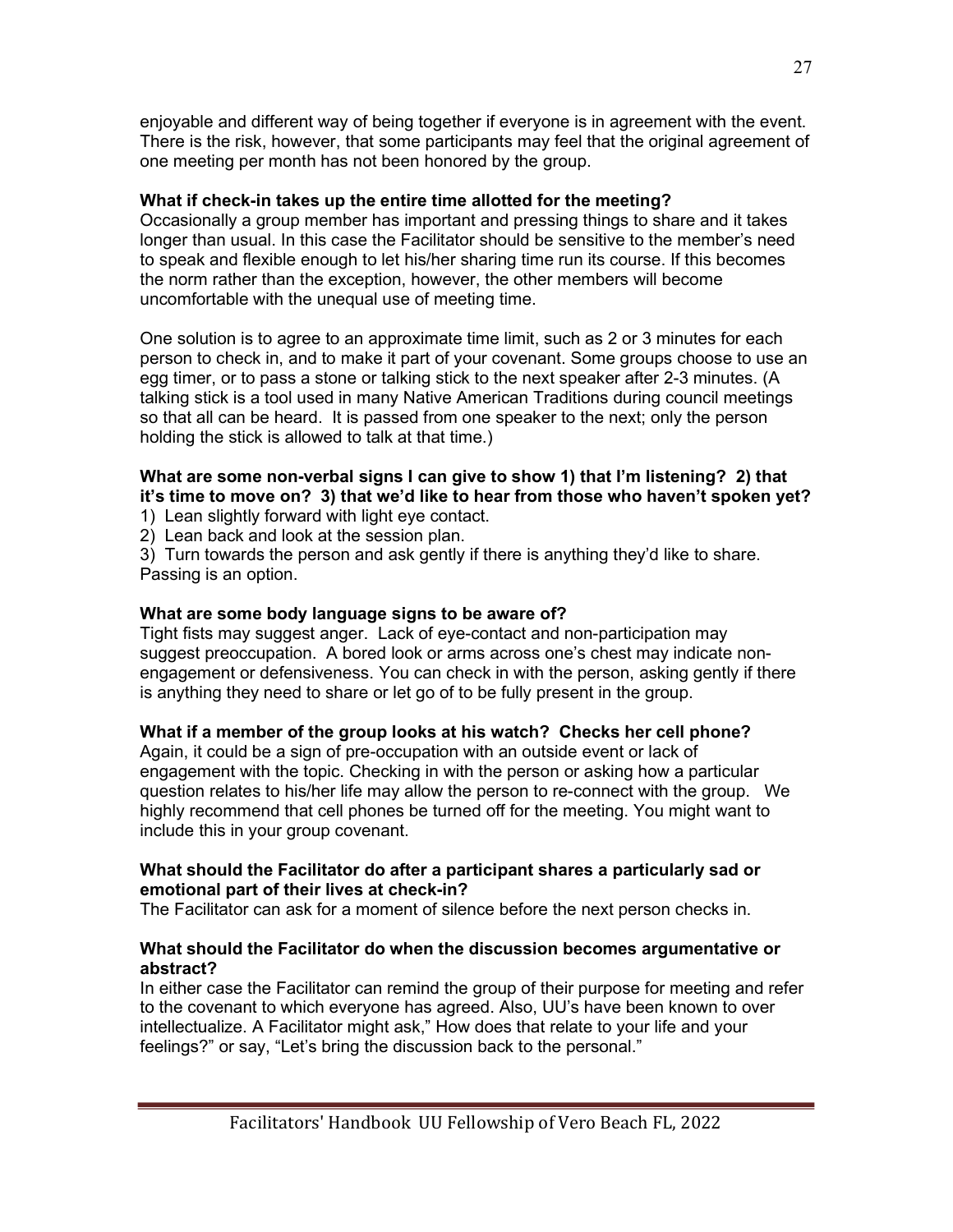#### What if my group wants to change the format? For example, what if some group members want to substitute social activities or another common interest for the discussion of a topic related to participants' lives?

When the Covenant Group model is challenged, the Facilitator needs to go back to basics. He or she may review the covenant and reiterate the purpose of Covenant Groups and the function of the topic discussion format. The Facilitator may further suggest that the group explore the social activity or common interest outside the meeting time as an additional bonding experience.

### What if a member of my group criticizes the minister or a staff member or makes a derogatory comment about how things are being done at the fellowship?

While expressing concern for the fellowship can be okay if it is done within a context of love and respect for our church family, any discussion that disparages either individuals or the Fellowship as a whole needs to be shut down by the Facilitator. The Facilitator can say that this is not the appropriate place for any discussion that disparages the fellowship or its members. If this becomes a problem, review the group covenant and purpose for meeting.

#### What if a group member gossips about a fellow church member and other group members join in?

The Facilitator can say, "Let's bring our focus back to the session plan/ we're on the second question."

#### What if one person monopolizes the discussion?

The Facilitator can remind members of the promise to honor everyone in the group by hearing what each person has to say. Another strategy is to gently break in, thank the speaker, and ask what others have to say about the discussion question. If your group was thoughtful enough to include a mention in the covenant about time sharing, it would be especially important to review your covenant at the next meeting. A co-Facilitator acting in the role of process observer can be of great help during these instances.

#### What if a member of my group talks about what they've heard or read? What if a participant talks about an experience of someone they know?

The Facilitator can ask, "How does that relate to you?" or "How is this situation affecting you?" Or, "How does that relate to the ideas that others have shared?"

### 12. The Facilitators' Covenant

Facilitators in our program agree to support each other in these ways: